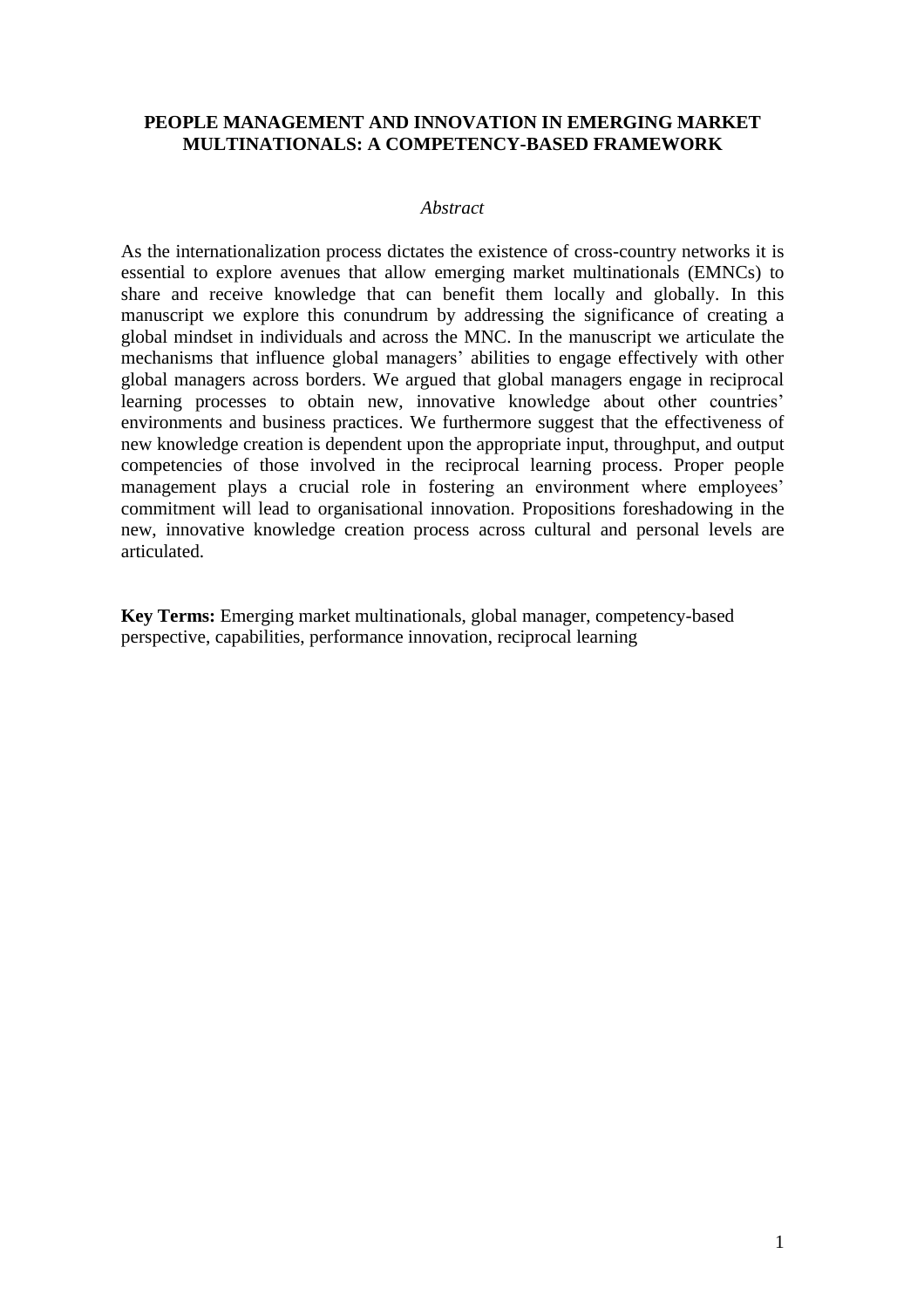### **PEOPLE MANAGEMENT AND INNOVATION IN EMERGING MARKET MULTINATIONALS: A COMPETENCY-BASED FRAMEWORK**

Companies in changing environments need to predict changes and react to them (Eriksson, 2014; Makkonen, Pohjola, Olkkonen & Koponen, 2014). The ability to do this methodically has been denoted as dynamic capability (Eriksson, 2014; Teece, Pisano & Shuen, 1997). Dynamic capabilities have been defined as the capacity to replenish competencies so as to aspiring to congruence with the changing business environment by adapting, integrating, and reconfiguring internal and external organisational knowledge and skills, resources and well-designed competencies (Teece et al., 1997). The crucial aim of the dynamic capabilities approach then becomes an ability to explain the competitive advantage of firms over time (Eriksson, 2014; Teece & Pisano, 1994). Dynamic capabilities essentially are the forerunner to organisational and strategic practice by which managers alter their resource base that has been acquired and led them to generate new value-creating strategies (Grant, 1996).

According to Ambrosini and Bowman (2012), the term capability refers to the ability of management to perform actions and tasks successfully. It is usually based on the practising of specific skills, also knowns as competencies, over a period of time. Capabilities can be employee-specific or firm-specific. Dynamic capabilities allow managers to adopt progressions and amalgamation of developments that are most suited to their existing conditions, the changes needed and the resource available (Daniel, Ward & Franken, 2014). In this context, organisational ambidexterity is a valuable concept for MNCs and EMNCs alike to understand. Organisational ambidexterity is broadly defined as the ability to simultaneously pursue both incremental and discontinuous innovation (exploration and exploitation) and change resulting from hosting multiple contradictory structures and processes within the same firm (O'Reilly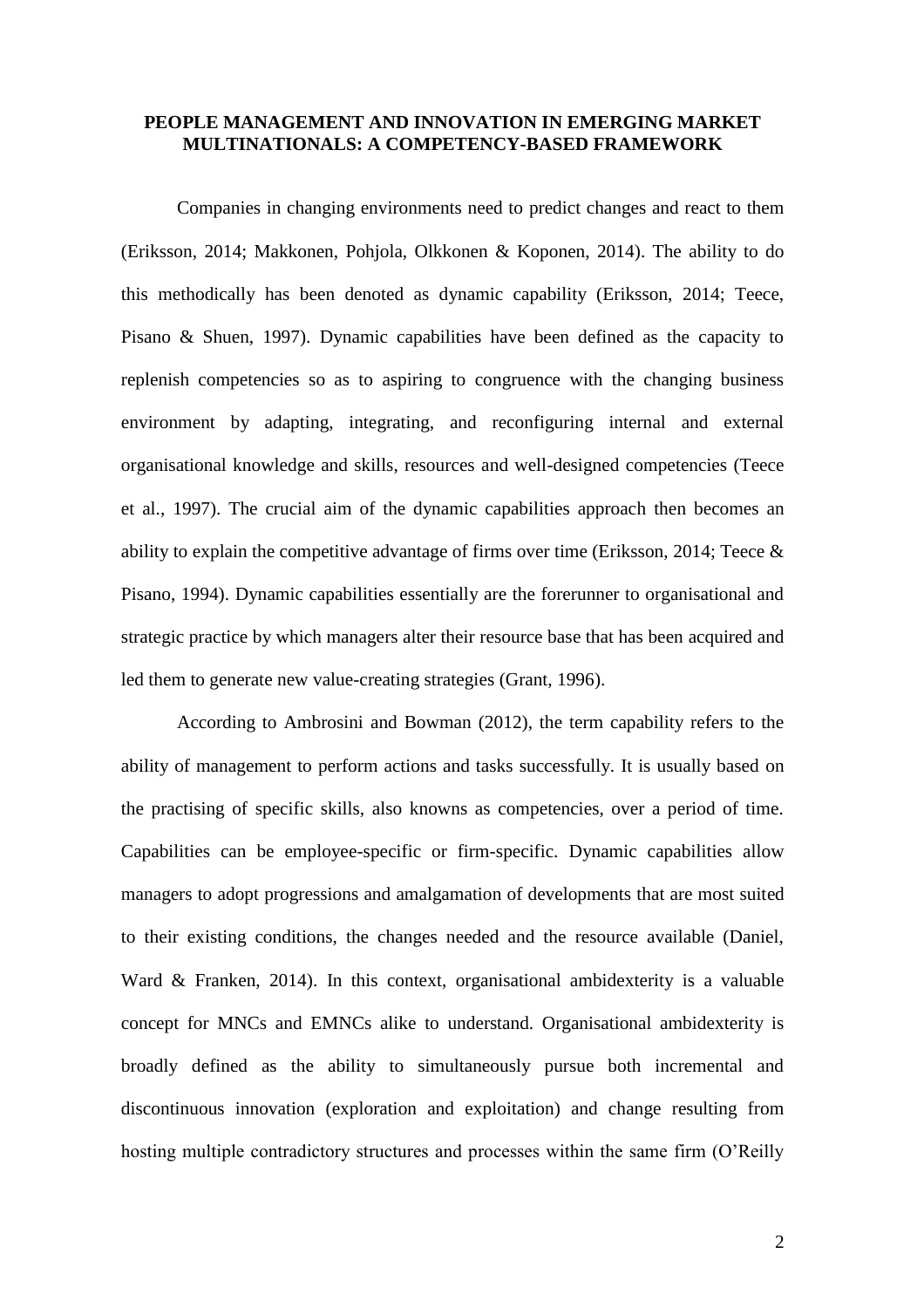& Tushman, 2004). Put differently, organisations need to have the right type of management in place that has the ability to efficiently deal with todays and tomorrows changing demands of the global business world. It could be conjectured then that knowledge attainment and absorption are key elements in organisational ambidexterity.

Eriksson (2014) identified four knowledge processes as crucial elements of dynamic capabilities: accumulation, integration, utilisation and reconfiguration. Knowledge accumulation itself could contain two different objectives: the replication of existing knowledge or its renewal (Eriksson, 2014). Combined, the research by Eriksson (2014) and Kale and Singh (2007) verify that both internal and external sources of knowledge are vital for dynamic capabilities. Dynamic capabilities however are much more than accumulated knowledge. Knowledge integration entails combining various resources, typically connecting new knowledge with the existing knowledge base (Eriksson, 2014). An organisation that has mastered ambidexterity is in a good position to succeed in a hypercompetitive (Collings, Scullion & Morley, 2007) business world.

An organisation's ability to act ambidextrously is an important characteristic for a victorious company in the  $21<sup>st</sup>$  century, as is the organisation's absorptive capacity. Absorptive capacity is another source of competitive advantage and plays a central role in an organisation's ability to develop capabilities through innovation and fostering knowledge creation ability (Cohen & Levinthal, 1990). Absorptive capacity is relevant to EMNCs in that it completes the sequence and links capabilities back to the organisation's strategic capabilities. According to Cepeda, Navarro and Jimenez (2012) an organisation's absorptive capacity involves engaging in new practices and the fact that employees need to adapt to new situations. Camisón and Forés (2011) on the other hand, describe absorptive capacity as the diffusion of shared competences that is neither easy nor direct and that it requires an organisation's internal learning effort to better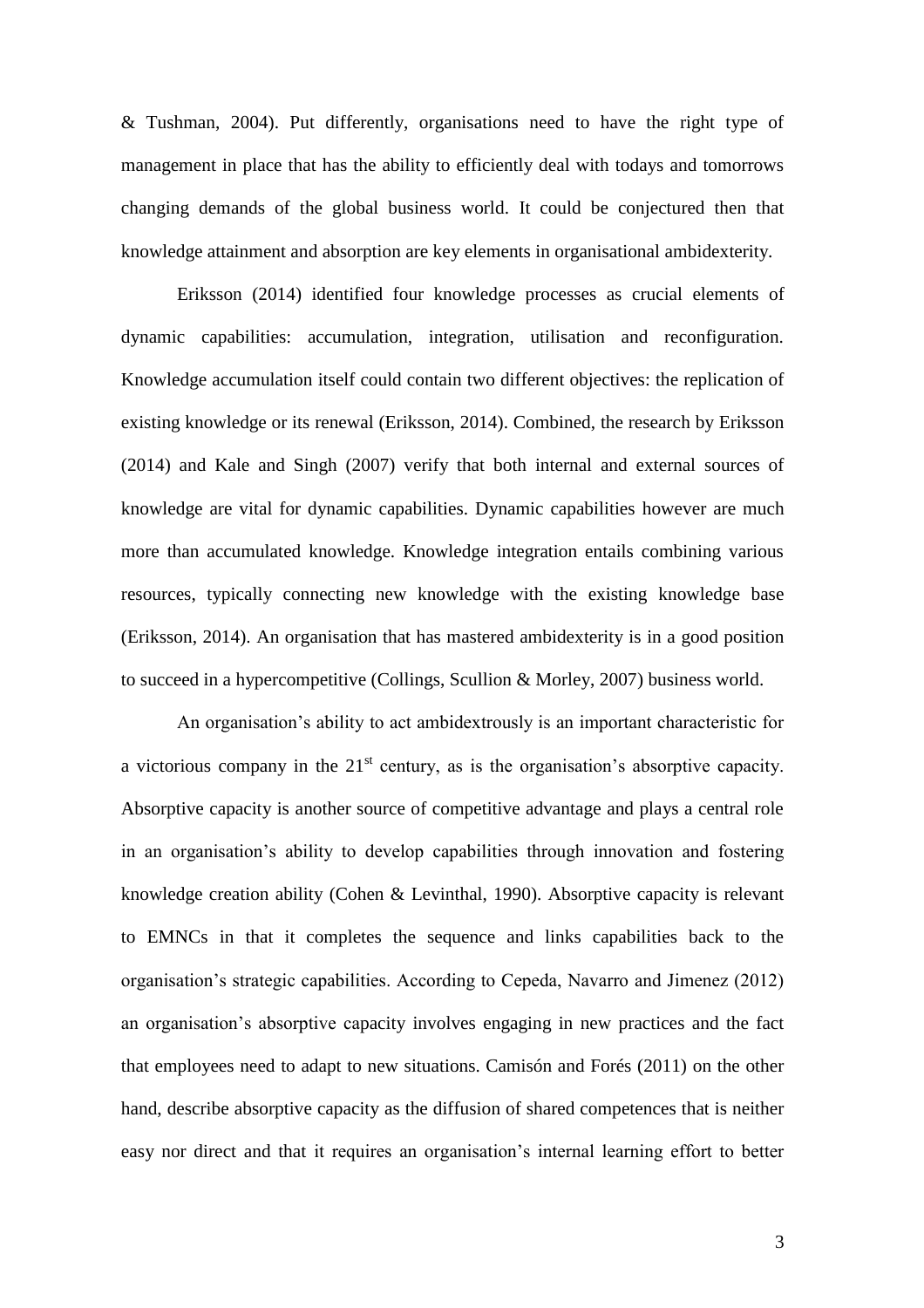absorb localised knowledge spill overs. The fundamental premise of absorptive capacity is that the EMNC will be more flexible and innovative in the market through obtaining and applying external knowledge (Zahra & George, 2002).

Contemporary shift from the economics of knowledge towards economics of creativity increases the importance of innovative activities within a firm and its environment (Hamel, 2011). Innovative activities reflect a desire of an organisation to take advantage of unused potential (Kyläheiko et al., 2011). For EMNCs and MNCs alike, the context is a global one, and not one solely pocketed as emerging or developed. This means that innovation efforts must span across borders. We thus argue that innovation has no limits and that innovation can have a positive impact on performance (DeLeede & Looise, 2005). We further argue that EMNCs seems to lack management advantages (Madhok & Keyhani, 2012), which means that management has traditionally not been considered to be the source of extraordinary rents leading to a competitive advantage. Due to this reasoning we specify that EMNC managers have the potential to contribute to innovation but that alone they cannot manage doing so. A reciprocal effort in liaison with developed market managers is needed.

Numerous authors have argued that an innovation strategy, or being innovative, could be the key to a successful entry into new markets (Protogerou, Caloghurou & Lioukas, 2008; Zahra, Ireland & Hitt, 2000). From a HRM perspective, it can be argued that certain sets of HRM practices can lead to innovative behavior (Shipton, West, Dawson, Birdi & Patterson, 2006; Jimenez-Jimenez & Sanz-Valle 2005), although causality of HRM practices and innovation has not been able to be established empirically. While some research may call for open-mindedness, acceptance, and ultimately the embracement of individuals and their respective cultures, this manuscript resonates with this theme but in the context of innovation taking place in the form of a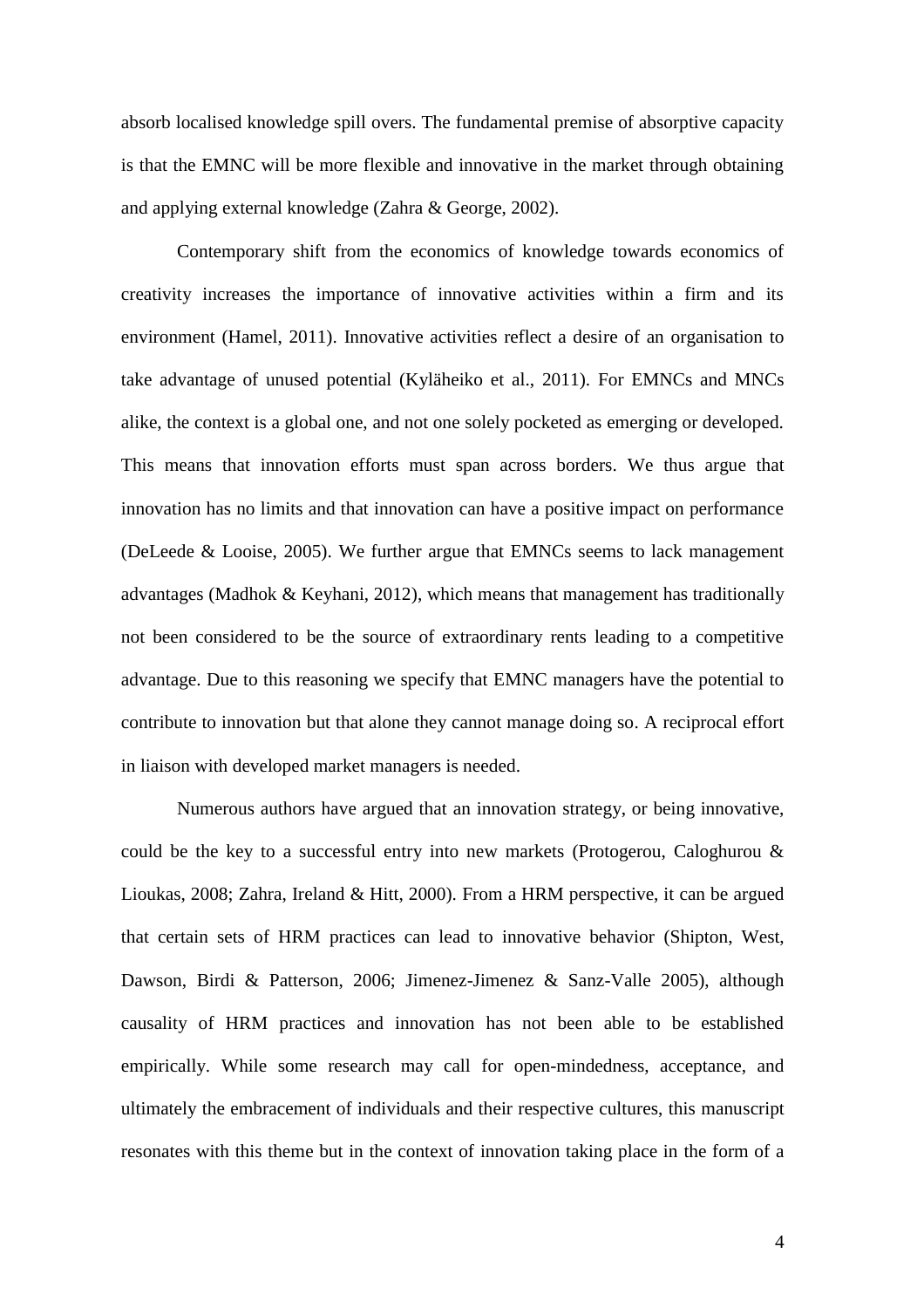learning mechanism as it would occur by sharing knowledge across national borders by means of global managers. Innovation in this instance speaks to the creation of new knowledge across borders (Zhou, Hong & Liu, 2013) which are bound by personal and cultural characteristics, from which EMNCs can benefit and thus gain a competitive advantage (Goldstein & Shaw, 2007).

According to Pandza et al. (2003) "the process of how a firm acquires its capabilities cannot be separated from how it acquires its knowledge" (p. 1028). New knowledge creation is arguably positive for organisational performance (Scarbrough, 2003). For effective knowledge creation processes to take place HRM practices must be aligned such that these practices enable and encourage cross-border learning. Only then will innovation have the best chance of taking place. We herein explore some of the conditions under which innovation is likely to happen. We therewith argue that an innovative process is reliant upon the collection of culturally entrenched and personally exercised meanings found in EMNC locations in which a manager's experience within their existing networks plays a significant role (Cohen & Levinthal, 1990; Hou, Li & Priem, 2013).

Extant global literature appears to underline the importance of managing a global environment by means of its human resources, yet neglects to succinctly address the role of global managers as knowledge creating/sharing ringleaders. While the fact that there is value associated with creating new or sharing existing knowledge is not necessarily a novel thought, this manuscript takes the opportunity to better understand the mechanisms behind enabling cross-border knowledge flows, and thus the potential for innovation to happen, to and from a global manager's organisational units in EMNCs. The assumption is that creating new knowledge starts out by evaluating the current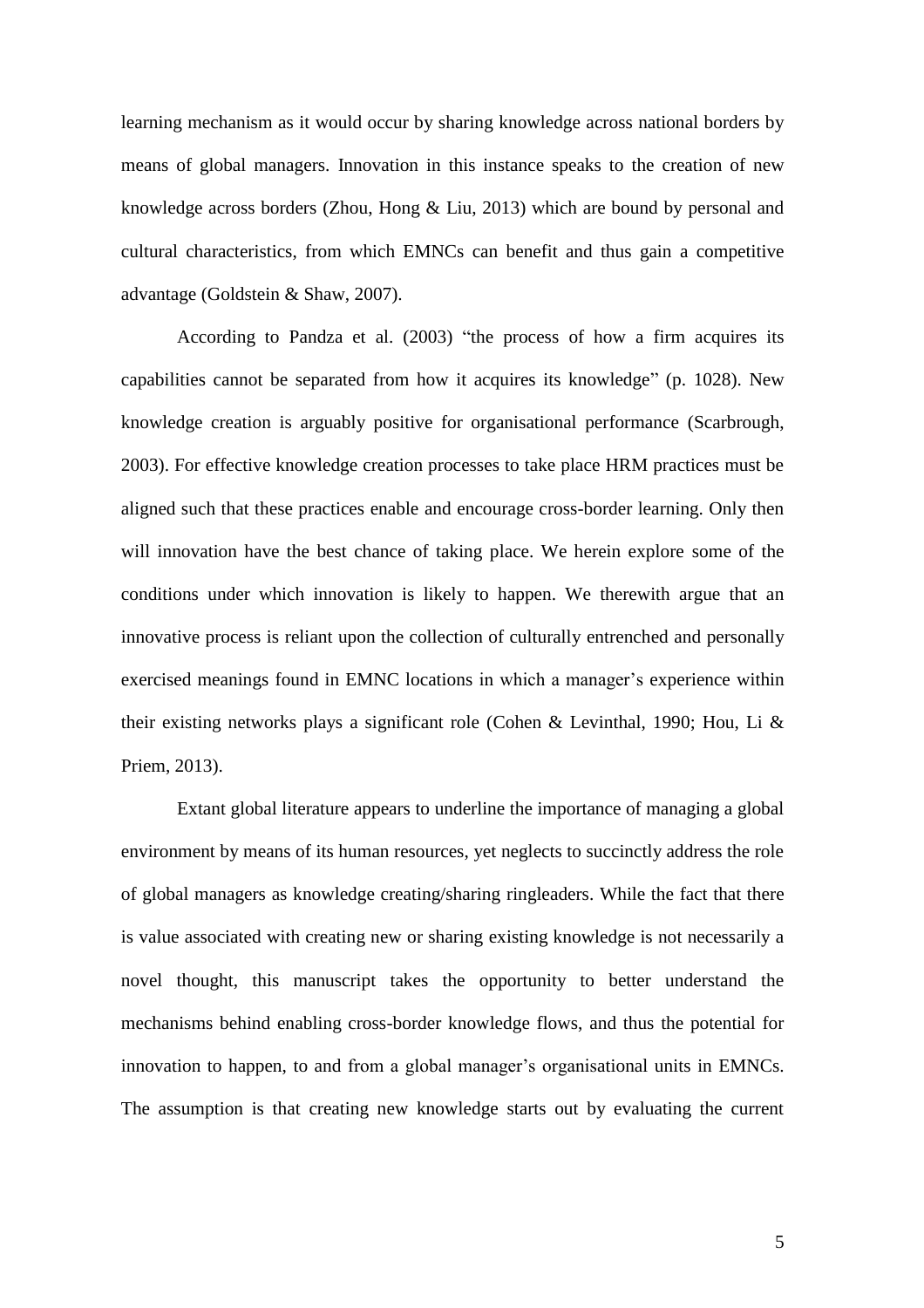headquarter (HQ) and subsidiary linkages, which span across national borders (Kang & Kang, 2009).

It would appear that the goal for EMNCs is to seek opportunities in knowledge exchanges (Collins & Smith, 2006) which enables them to become more creative and innovative and at the same time flexible in their business operating endeavors. In this manuscript, we pose the question 'to what extent are EMNCs able to enrich or modify their existing knowledge about global business to ensure innovation and competitiveness against other EMNC and MNC giants?' More precisely, 'what are the mechanisms influencing this process?' Setting the cornerstone for these questions is the competencybased perspective.

The competency-based perspective argues for the ability of organisations to create firm-specific competencies leading to a sustained competitive advantage in the global marketplace (Barney, Ketchen & Wright, 2011; Lado & Wilson, 1994). Competencies are arguably best generated when EMNCs seek inputs from external - MNC managers whose expertise may help complement or augment existing local [EMC] knowledge and through that it sparks innovative behavior (Lopez-Cabrales, Perez-Luno & Cabrera, 2009) MNCs would benefit from this process also. In this manuscript we therefore argue for a reciprocal learning process in creating new knowledge whereby elements of inputs and throughputs of the competency-based perspective are juxtaposed to create the best possible business outcome. The result of such an endeavor is the gradual formation of what one would hope to be a sustainable global mindset encapsulated by EMNCs.

The manuscript progresses as follows: First, the significance of building a global mindset with the support of global managers in EMNCs is explored. Second, the competency-based perspective on global organisational management in conjunction with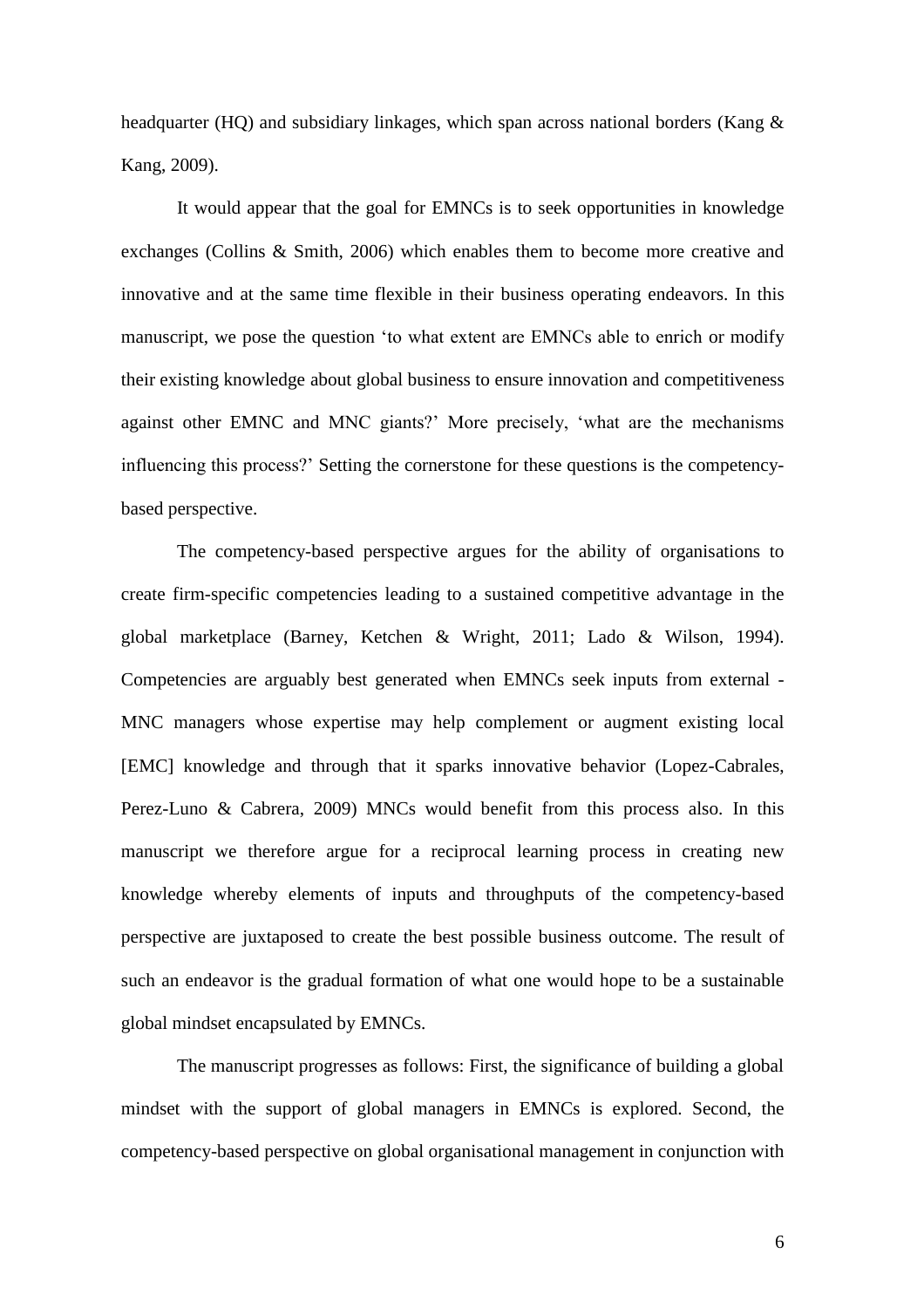the idea of reciprocal managerial learning process is introduced. Third, the manuscript articulates the impact different cultural and personal differences may have on the development of "new" knowledge across EMNCs. Finally, propositions for global managers are offered.

## **THE SIGNIFICANCE OF GLOBAL MANAGERIAL MINDSET IN EMERGING MARKET MULTINATIONALS**

Multinational corporations (MNCs) typically originate from the world's top five economies. However, a growing number of MNCs are emanating from emerging economies (Ramamurti, 2004). These "new" MNCs come from emerging markets such as Brazil, Mexico, China, India, and Turkey and have been termed EMNCs. These organisations are rapidly increasing in importance (Goldstein 2008; Mathews, 2006; Lou & Tung, 2007) and their contemporary internationalization- in terms of rising ratios of sales, assets, and employment abroad- is said to be one of the notable outcomes of globalisation (Bonaglia, Goldstein & Mathews, 2007). This trend in the expansion of EMNCs reflects a fundamental shift in how international business is conducted. Emerging economies are now increasingly investing in not only less developed economies but also in developed economies. The expansion is so formidable in Indian and Chinese EMNCs that the Indian economy is expected to be close to that of the USA by 2050 and China is forecasted to overtake the US economy by the year 2025, thus becoming the world's largest economy (Goldstein, 2008). It is apparent that EMNCs are no longer inexperienced firms, lagging behind their developed world competitors. They are instead a central part of global competition (Mathews, 2006).

The development of a global mindset within individuals and therefore EMNCs would thus speak to an orientation to the global marketplace that enables global managers to not only identify but act upon market opportunities. With the help of more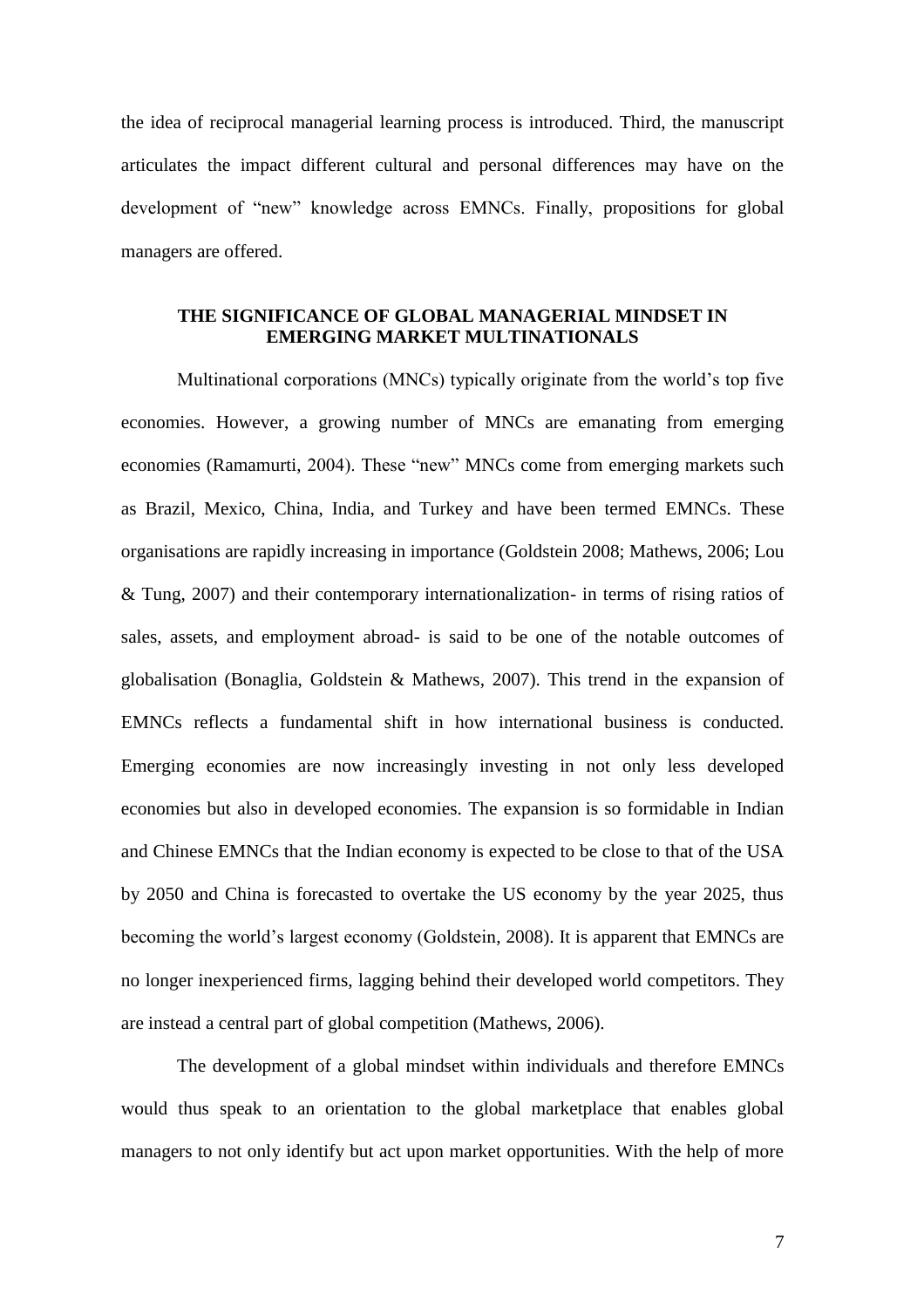advanced and sophisticated methods of analysis it is consequently also possible to take diverse perspectives and achieve more efficient means of developing, disseminating, and implementing new knowledge (Gupta & Govindarajan, 2004; Maznevski & Lane, 2004). Global managers inherently present a platform for the development and cultivation of a global mindset (Moeller & Harvey, 2011) but the extent to which they [global managers] may be utilized in this process has yet to be explored.

An additional layer of complexity is created with the realization that EMNCs operate/are engulfed in what is known as a hypercompetitive marketplace (Collings et al., 2007). The hypercompetitive business world-characterized by its rapid, intense, and often unexpected movements leaves much room for interpretation for organisations in their constant striving for a global mindset and thus global competitive advantage (Maznevski & Lane, 2004). This manuscript argues that a plethora of new knowledge may be acquired from a previously untapped source that being the relationship (i.e., reciprocity) amongst global managers in EMNCs. The quandary is that the EMNC may be poorly armed to meet future challenges if they do not allow global managers to expand and implement "new" knowledge (Carmona-Lavado et al., 2009), which this manuscript argues should stem from other global managers in a reciprocal fashion. The difficulties in acquiring this multiplicity of skills and competencies may be one of the paramount challenges for the EMNCs (Moeller & Harvey, 2011), and in particular the EMNC to overcome.

# **A COMPETENCY-BASED PERSPECTIVE ON GLOBAL PEOPLE MANAGEMENT**

A competency-based view of the relationship between organisational change and development assumes that employee, managerial, and leadership competencies, as well as organisational and technological competencies, operate interdependently creating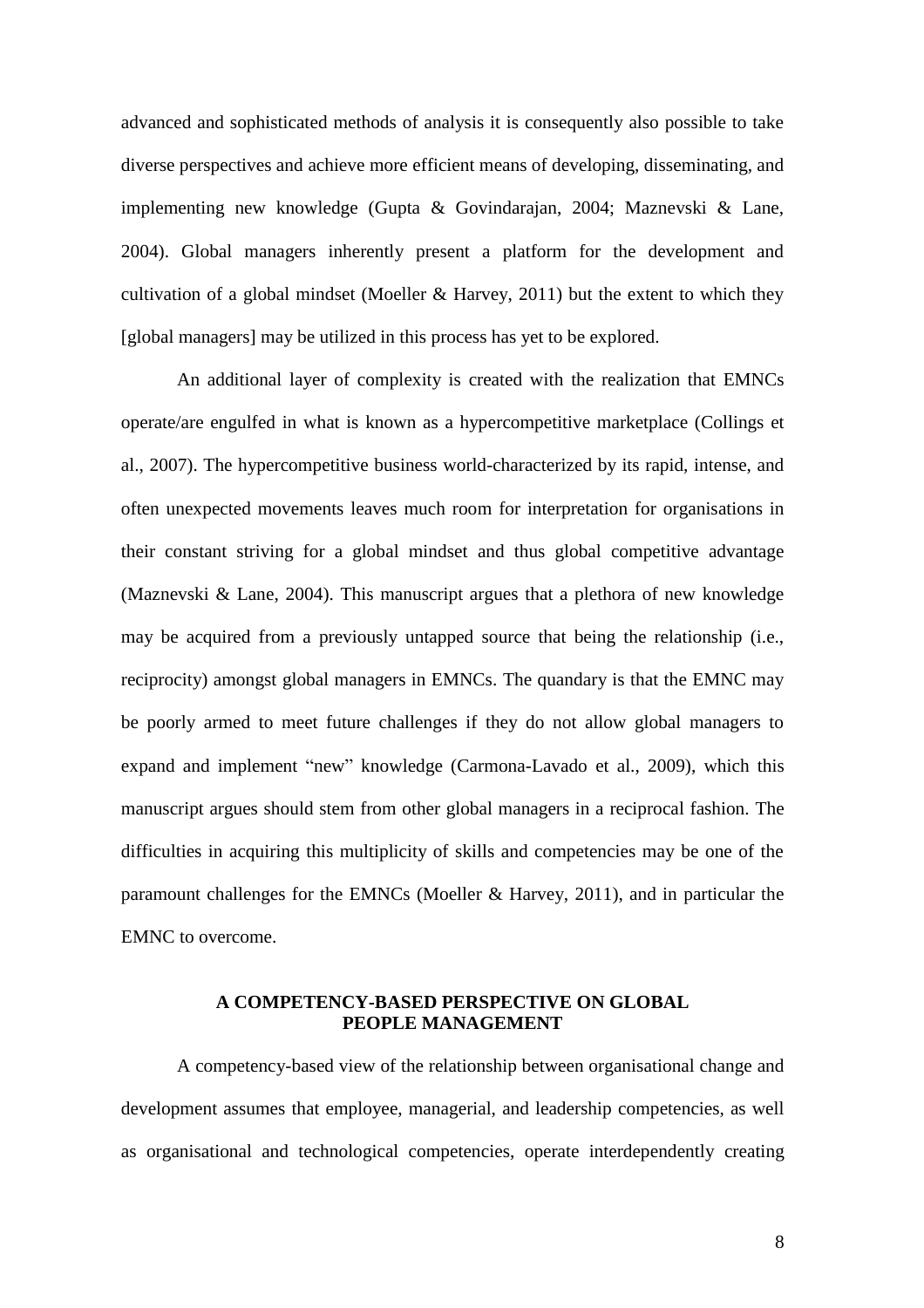complementary, firm-specific competencies that can produce a sustained competitive advantage in the global marketplace (Lado & Wilson, 1994). A competency-based theory perspective explicitly addresses management's and thus the organisation's ability to change the organisations cultural and structural components; this it does by acknowledging that the collective set of competencies within the organisation is best comprised of multiple perspectives. The manuscript argues that organisations in emerging markets may find value in tapping into knowledge obtained from organisations in developed markets and vice versa in order to form new competencies.

The assessment of organisational competencies centers on three primary competencies: 1.) *input competencies*– input to the organisation that differentiates it from other organisations (e.g., personnel, capital and existing relationships); 2.) *throughputs*– the unique transformational competency of the organisation to effectively/efficiently modify inputs (i.e., manufacturing, marketing, and managerial processes that complete the product and/or service for the consumer; and 3.) *outputs*– the unique product/service elements to meet the consumers wants/needs**.** The assumption is that the input-throughput-output process is complex and that the additional cross-cultural layer at play, the complexity may quickly lead to a competitive disadvantage if not managed properly. Inputs (i.e., managers) are the primary and most essential components in creating and replenishing a mix that is competitive globally.

Throughputs, or the process by which the organisation transforms its inputs to create outputs, would appear to be the most influential phase in that it has the potential to deplete competencies. The manuscript suggests that it is the renewal of competencies in the throughput phrase that enables organisations to establish a competitive advantage. It should be recognized that these stocks of competencies can be depleted as well as enhanced through judicious efforts on the part of management. This renewal suggests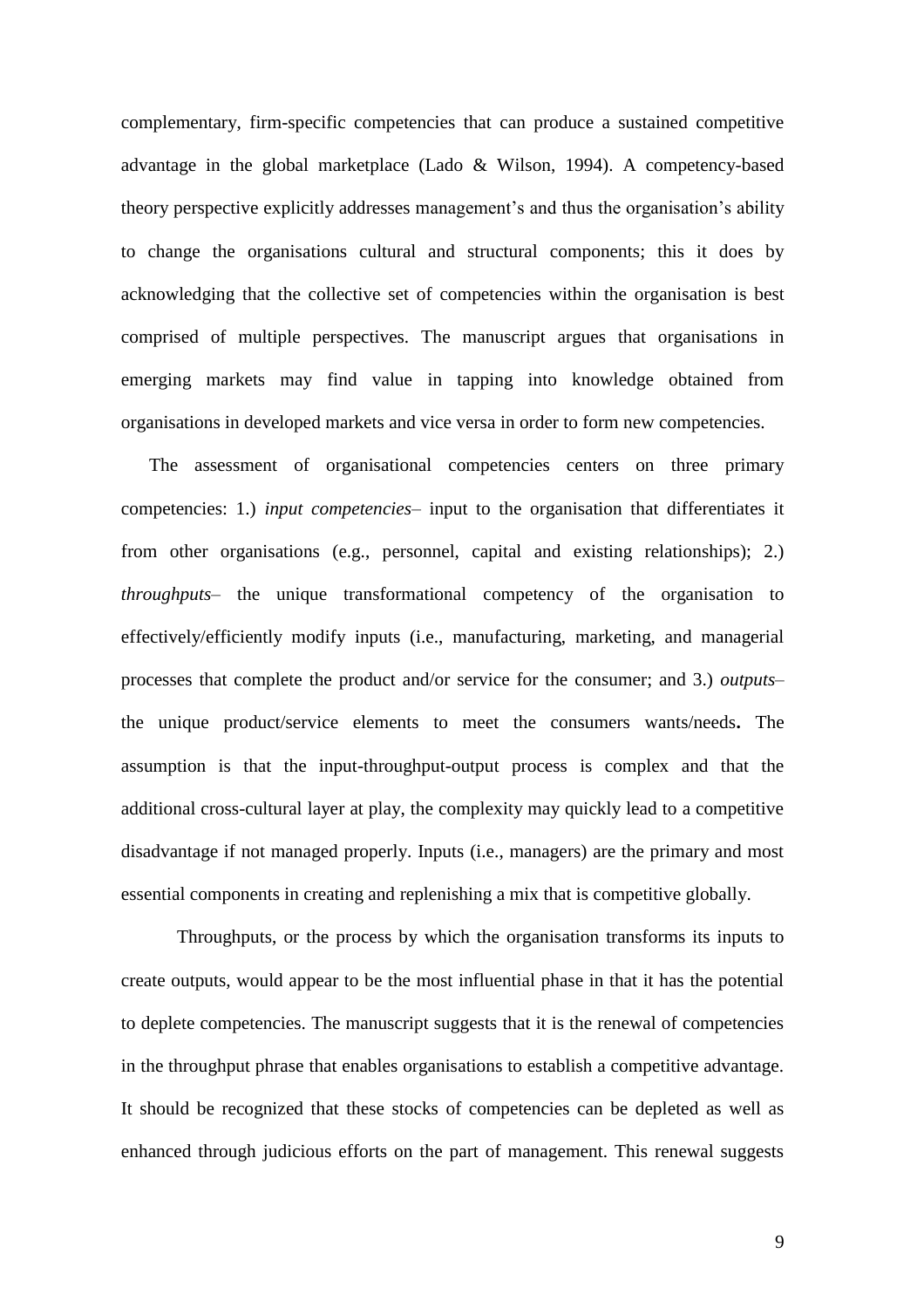that an organisation can discover as well as expand the repertoire of new competencies that can be used to enhance the performance of the organisation (Sanchez, Heene  $\&$ Thomas, 1996). Output competencies have the potential to indirectly influence input and subsequent throughput competencies through what one may term a feedback loop of global organisational competencies.

The general idea is to suggest that acquiring organisational competencies occurs through learning *not only* with knowledge exchanges (Collins & Smith, 2006) amongst individuals within domestic national and corporate cultures but *across* national and corporate cultures as well (Aragón-Correa, García-Morales & Crodón-Pozo, 2007). To expand on this notion further, the focus is on EMNCs building "new" knowledge by engaging in knowledge sharing mechanisms with developed market MNCs. This could help accelerate the learning process in EMs and allow them to become global players at a quicker pace.

Reciprocity in the developing "new" competencies may be used as a strategic tool in the organisational knowledge creation and transfer process, and may result in a competitive organisational learning environment (see Harvey, McIntyre, Heames & Moeller, 2009). Reciprocity takes the form of a dyadic exchange of information between emerging and developed market personnel (see Gonzales & Thompson, 1998). Information exchanges could not only facilitate learning but ultimately result in a sustained competitive advantage (Barney et al., 2011). This is important because continuous learning is essential in a hypercompetitive marketplace. Reciprocity creates mutual benefits for EM and DM (see Chandler & Kram, 2005). Smith and colleagues (2005) suggest that when individuals who hold different levels and kinds of knowledge begin to combine ideas, potential knowledge is created. A competency-based theory perspective is analogous to the resource-based view in that it contends that existing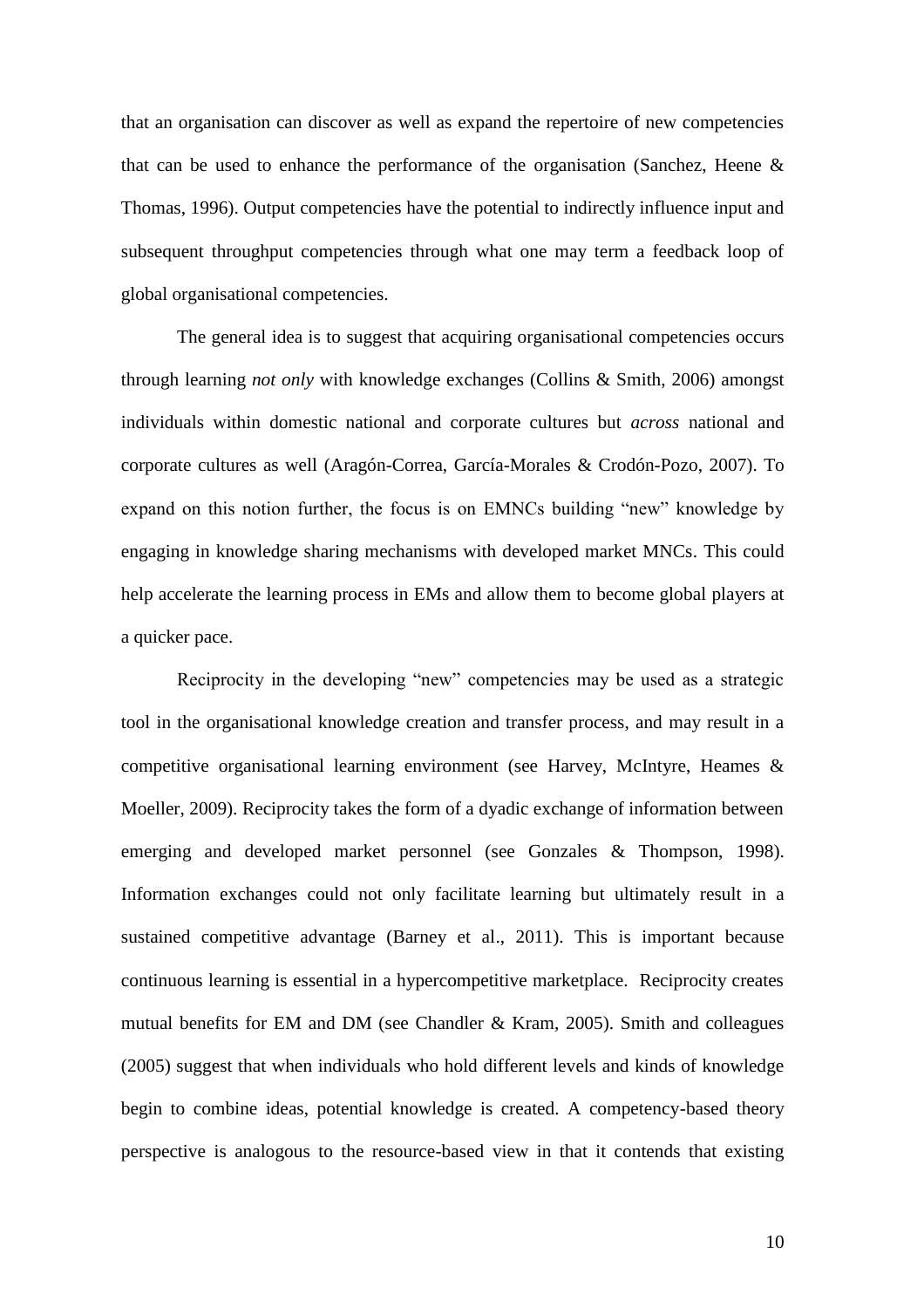resources and capabilities arise out of past investments. However the competency based theory takes a step further by addressing cultural and structural mechanisms and acknowledging that the organisations collective set of competencies is made up of multiple perspectives.

Due to the nature of any business function one should consider political competency when examining the willingness/ability of managers to learn in different organisational and cultural contexts (Harvey & Novicevic, 2002). There is also the argument that political skill is a learned capability that can be used in cross cultural learning and transmission of knowledge from one organisation to another (Ferris, Perrewe, Anthony & Gilmore, 2001). Political management is more difficult in a context given the assumption that both internal (organisational) and external (macro culture) impact learning and knowledge sharing in global organisations (Harvey, Griffith, Kiessling & Moeller, 2011).

In times of organisational change (i.e. episodic or continuous), managers need to re-examine which competency set has the potential to provide enduring firm heterogeneity and improved organisational performance (Barney, 2001). Oliver (1997) claims that the context of human and technological resource decisions (i.e., particularly during cultural and structural change) influences this competency selection process profoundly. Therefore, the managers' strategic choices of organisation competencies that need to be developed/acquired will depend on the managers' collective competencies to enact appropriate cultural enablers and to suppress structural inhibitors to support leader's decision processes and at the same time improve the performance of the organisation (Blyer & Coff, 2002).

The renewal of managerial competency set is crucial to insure maximum utilization and innovation of the organisation's existing resources during the ongoing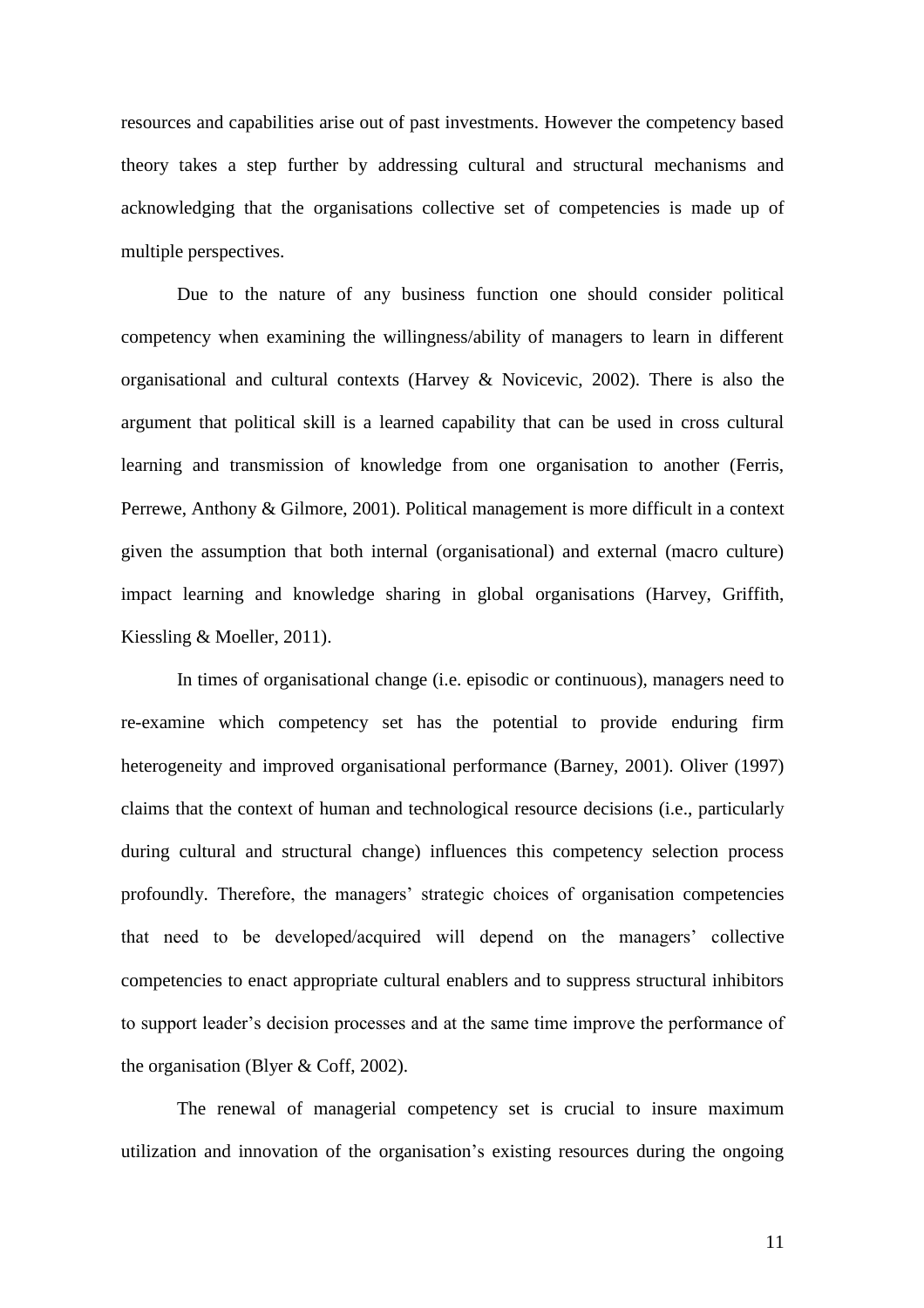change in cultural norms and structural interdependencies in work processes and employee involvement (Wright & McMahan, 1992). Oliver (1997) highlights this assumption, "as rent-producing resources develop over time, their optimization is a function of the political and cultural willingness of organisation managers and employees to commit to the use of these resources" (p. 706). Developing new competencies faster/better than global competitors becomes the means to effectively compete in time-based markets. Building new competencies provides the means to sustain an organisation's competitive edge (Harvey, Griffith, Kiessling & Moeller, 2011).

The combining of resource-based and organisational competencies theories into a competency-based perspective of organisational change reveals the need for a complementary fit between a organisation changing its resource structure and its cultural and political context. In this perspective, a organisation possesses both resource capital and institutional capital, with managerial capital as the critical "linking-pin" between them. Oliver (1997) defines institutional capital as the "organisation's capability to support value-enhancing assets and competencies" (p. 709). Managerial skills and competencies, when transformed into managerial capital, will likely influence organisational performance by allowing for differentiated management of two types of factors. One type enhances institutional capital (i.e., designing incentive systems for change, securing cultural and political support for change, promoting teamwork, hiring selectively and training intensively) (Kostopoulos & Bozionelos, 2011). The other type depletes institutional capital (i.e., emerging stagnant subcultures, accentuating attention to lax competitor/customer responsiveness, benchmarking obsolete core resource practices, influencing employee buy-in on the key resource use). In summary, the key implication of institutional competency-based perspective is that organisational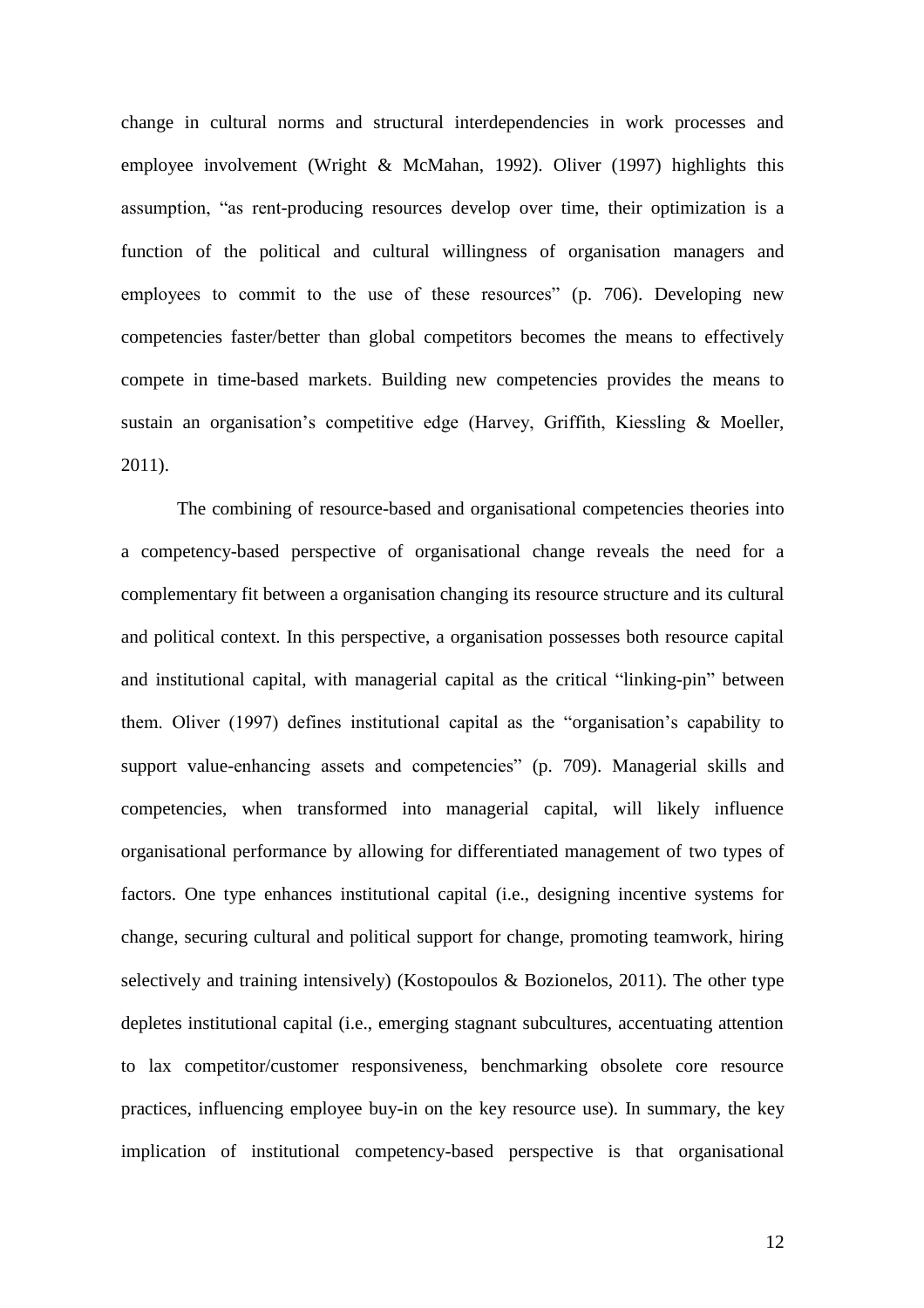performance will depend primarily on the organisation effectiveness in transforming/converting managerial competency set into managerial capital that insures a complementary fit between its resource capital and institutional capital during the change process.

# **IMPACT OF PERSONAL AND CULTURAL CONTINGENCIES LINKED TO INNOVATION IN EMERGING MARKETS MULTINATIONALS**

The purpose of this manuscript is to propose the contingencies/mechanisms in creating new knowledge and becoming more innovative as would be expected in the reciprocal relationship between emerging and developed market managers. Cross-border knowledge exchanges are subsequently creating value if, and only if, the boundaries between developed and emerging market organisations are managed in such a way as to enable both entities to gain tangible and intangible assets, reciprocally. The exchange of such values/assets calls for an analysis of the competencies each organisation holds from an input, throughput, and output perspective. Subsequently, firms' competitiveness varies with different environments that facilitate or conduct their superior performance (Ferreira, 2002).

The competency-based perspective has shed light on the process of developing potentially new competencies using reciprocity between EMNCs and MNCs as a means to achieve a competitive advantage faster/better than their rivals. This section now addresses the implications of the input-throughput-output competency development process, noting propositions, which may be, tested empirically in future studies.

### **Input Competency**

This section discusses inputs from three perspectives: personnel, capital, and existing relationships. The personnel input component revolves around the hiring of not only local, emerging market talent (Bartlett & Ghoshal, 2000; Lou & Tung, 2007) but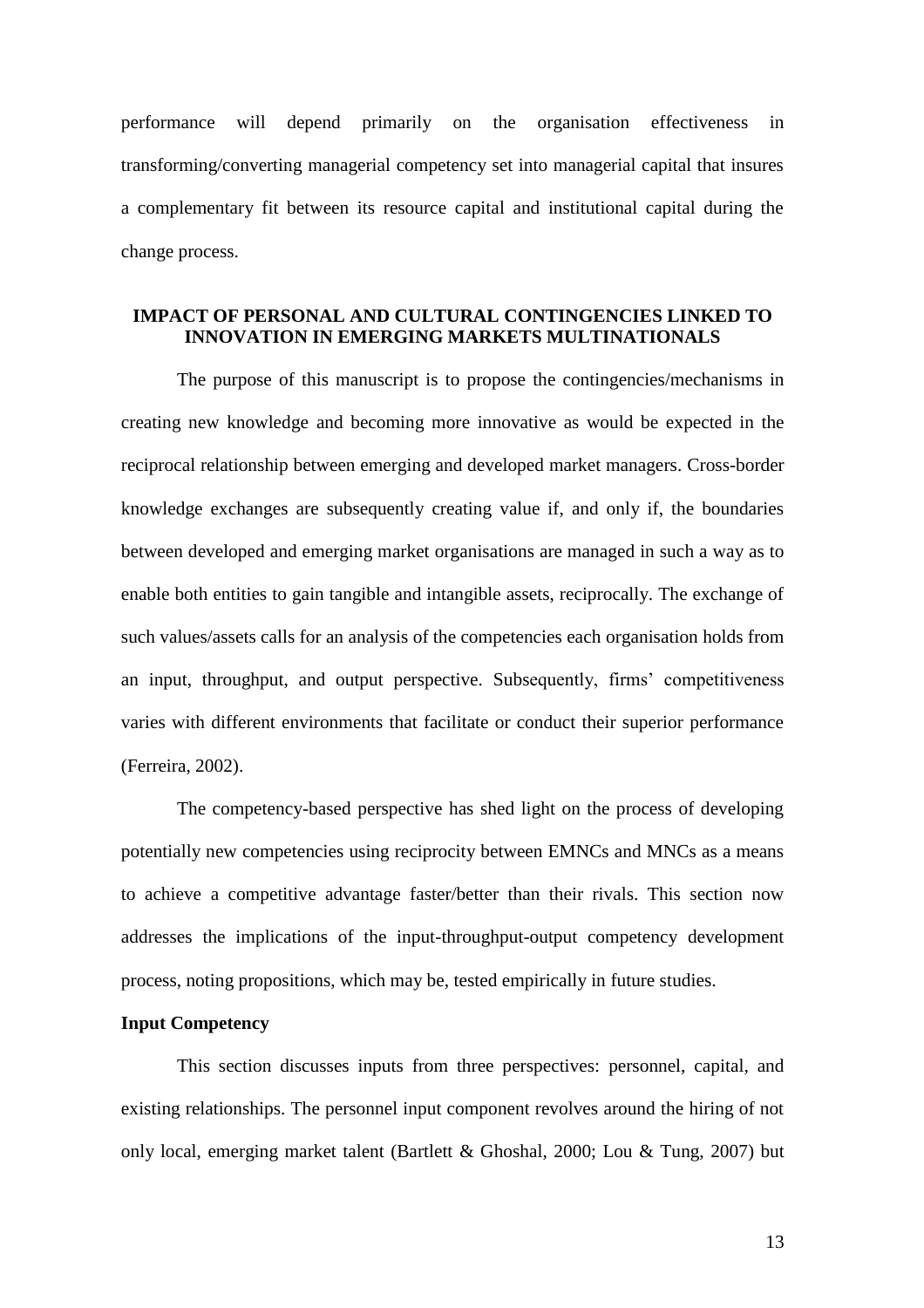global talent. Identifying and recruiting the best possible person for the best possible position at an optimal time is merely improbable, though the notion sets the foundation for the utility known as the geocentric staffing approach (see Perlmutter, 1969). The geocentric staffing approach posits that the most qualified employees are chosen irrespective of their nationality (Isidor, Schwens & Kabst, 2011). Inpatriate managers (i.e., host and third country nationals transferred to the home country of the organisation on a semi-permanent to permanent basis who serve as a linking-pin (Harvey, 1997) and third country nationals (i.e., short-term foreign consultants) represent a potential pool of candidates who have the ability to assist in developing strategies contextualized to the emerging markets/market clusters (Harvey, 1997, Reiche, Kraimer & Harzing 2008).

It has been suggested that the viability of EMNCs depends upon the successful identification, recruitment, and retention of talented local staff, which help to assure quality across a wide range of products (Economist, 2011). EMNCs have experienced success in part due to a successful local talent recruitment process, but are quickly approaching a juncture at which they will have to decide whether their global success continues to rely solely upon their competencies which they have acquired through their (local) talent/experiences or will they look beyond its immediate surroundings and allow for a diverse set of approaches to influence the continuous development of their business competencies.

The pattern by which global talent has been transferred in the past rests predominantly on a 'one-way' approach in which transfers occur from emerging to the more developed markets/countries (see Moeller & Harvey, 2011). However, with the emergence of EMNCs (Mathews, 2006), it is becoming increasingly viable to endorse, for example, inpatriate talent from developed countries and incorporate newly acquired knowledge in EMNCs. Based on this argument, the manuscript proposes the following: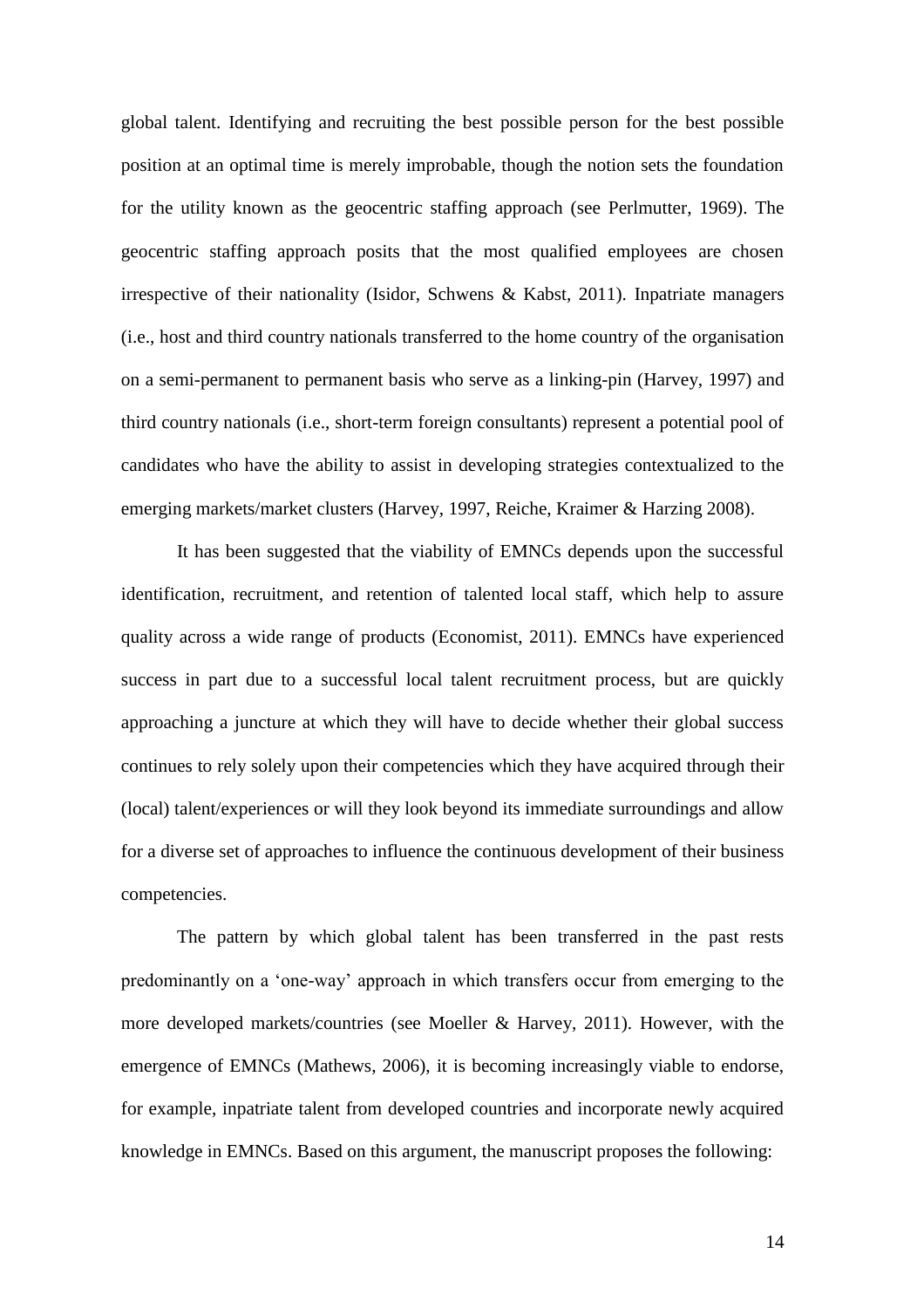**Proposition 1:** EMNC performance benefits from hiring managers from developed countries, such as inpatriates and third country nationals, who can help to enhance knowledge and knowledge flows at EMNC HQ.

EMNCs typically emanate from countries with considerable domestic institutional deterrents that include a lack of legal protection, political hazards and corruption (Lou & Tung, 2007). Nonetheless, economic transformations such as the liberalisation of capital movements and political reforms such as the Indian government's management of the Rupee (Amsden, 2002) are occurring and even though they are imperfect (Lou and Tung 2007), they have in general advanced the expansion and globalisation of the EMNCs. The concept of the liability of foreignness (LOF) argues entrant organisations such as EMNCs to be disadvantaged vis-à-vis local organisations (i.e., MNCs) due to two key factors: foreign exchange risks and unfamiliarity with the business conditions of the overseas market (Hymer, 1960). As such, capital inputs may refer to the proper financial management of operations.

Of equal importance to the perpetuation of EMNC giants is the management of other capital inputs. These critical inputs may take the form of technologies, brands/branding, consumer bases, distribution channels, managerial expertise (see personnel inputs) and other know-how (Lou & Tung, 2007). Capital inputs are critical for EMNCs, but greater emphasis must be placed on the management of these inputs from the EMNC perspective. The manuscript proposes the following:

**Proposition 2:** EMNC performance benefits from managing capital inputs across borders.

The relationship component argues for the importance of managing networks across borders. This means EMNCs will benefit from the exchange of tangible and intangible assets provided through the interaction between managers in EMNCs and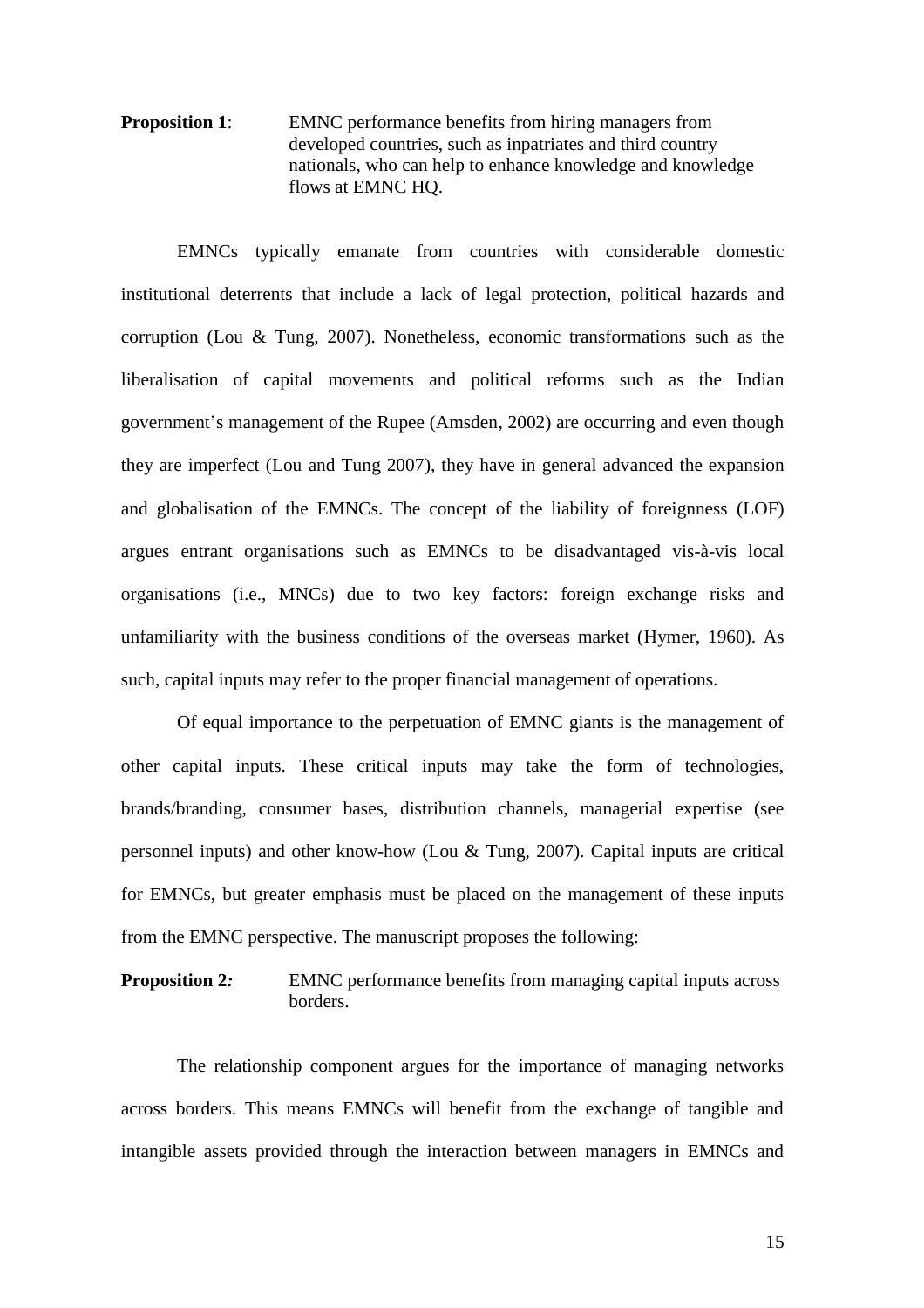MNCs. Prior research in this domain advocates the importance of appropriately managing a supply chain to achieve desired outcomes such as new product development or innovation concerning strategies for managing inter/intra-organisational initiatives (see Rampersad, Quester & Troshani, 2010). In other words, knowledge about how to best create supply chain networks could help improve the standing of EMNCs in their respective countries and beyond. At the same time, however, EMNCs must be aware of the risks involved in engaging with supply chains/suppliers (outsourcing) networks across borders (Trkman & McCormack, 2009). For example, one of the most compelling risks to the EMNC is the loss of the skills that they outsource and the subsequent dependence on the supplier (Gupta et al., 2009). This could create unanticipated costs (Leahy & Montagna, 2008) putting EMNCs at a further disadvantage. The manuscript proposes the following:

# **Proposition 3:** EMNC performance benefits from better managing networks across borders.

### **Throughput Competency**

When referring to throughput, we refer to the capability to take inputs (i.e., personnel, capital, networks) to establish new lines of thinking. The idea is to learn through the exchange (i.e., reciprocation) of these inputs across EMNCs and MNCs. The throughput of competencies is where most of the inspiration, creativity, innovation, and generally speaking, influence can be gained by both entities. Different types of knowledge exist from the perspective of innovation: individual (Foss, 2010), firm (Carmona-Lavado et al., 2009) alliances (Heimeriks & Duysters, 2007) and network knowledge (Perry-Smith & Shalley, 2003). The process of reciprocal learning, however, can easily be limited by managers' perceptions of the other individuals and their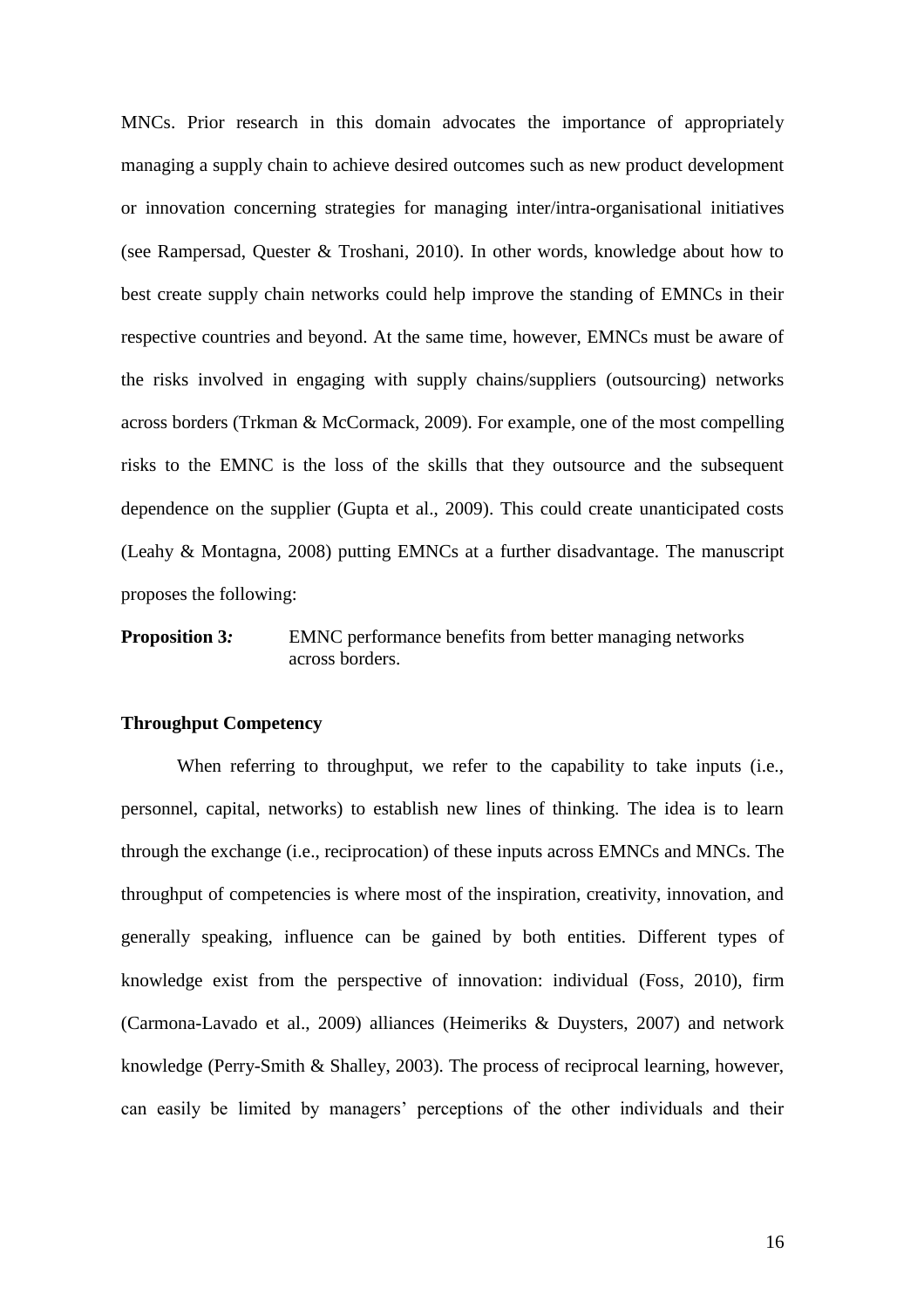competencies. Specifically, we refer to the influence of psychic distance, political skill, and general cross-cultural competence.

Psychic distance may influence the depletion or revamping of competencies through a preconceived notion that the manager at the EMNC carries of the other manager's culture and as such their competency to contribute to new knowledge creation. Stated differently, the degree to which EMNC and MNC managers are willing to modify their existing competencies, based on the assets gained from the other entity/individual largely depends on the perceptions, which the organisation holds of the other organisation's members. The concept of psychic distance, defined as the subjectively perceived distance to a given foreign country (Dow 2000), can present a limitation to a fluent exchange of tangible as well as intangible assets in the process of [EMNCs] becoming a global player. The reason for this limitation is that the manager's (i.e., perceiver's) knowledge and understanding of another culture may interfere with the ability to incorporate newly acquired information (Villar, Alegre & Pla-Barber, 2014).

Beckerman (1956), when first introducing psychic distance, considered that psychic closeness, would affect a country's trade flows. This perspective maintains that it is easier to develop, maintain, and reap economic benefits from relationships with partners from countries similar to their own. The notion is that similar business practices, cultural and legal compatibility, and a shared language should instinctively support an effective working relationship. During the ensuing years a number of studies have extended and refined the original notion of psychic distance (i.e., Johanson & Vahlne, 2009).

One of the most prevailing representations of psychic distance has been the effort of Kogut and Singh (1998) who depict psychic distance with a single measure of cultural distance. Their dominant framework appears in numerous international business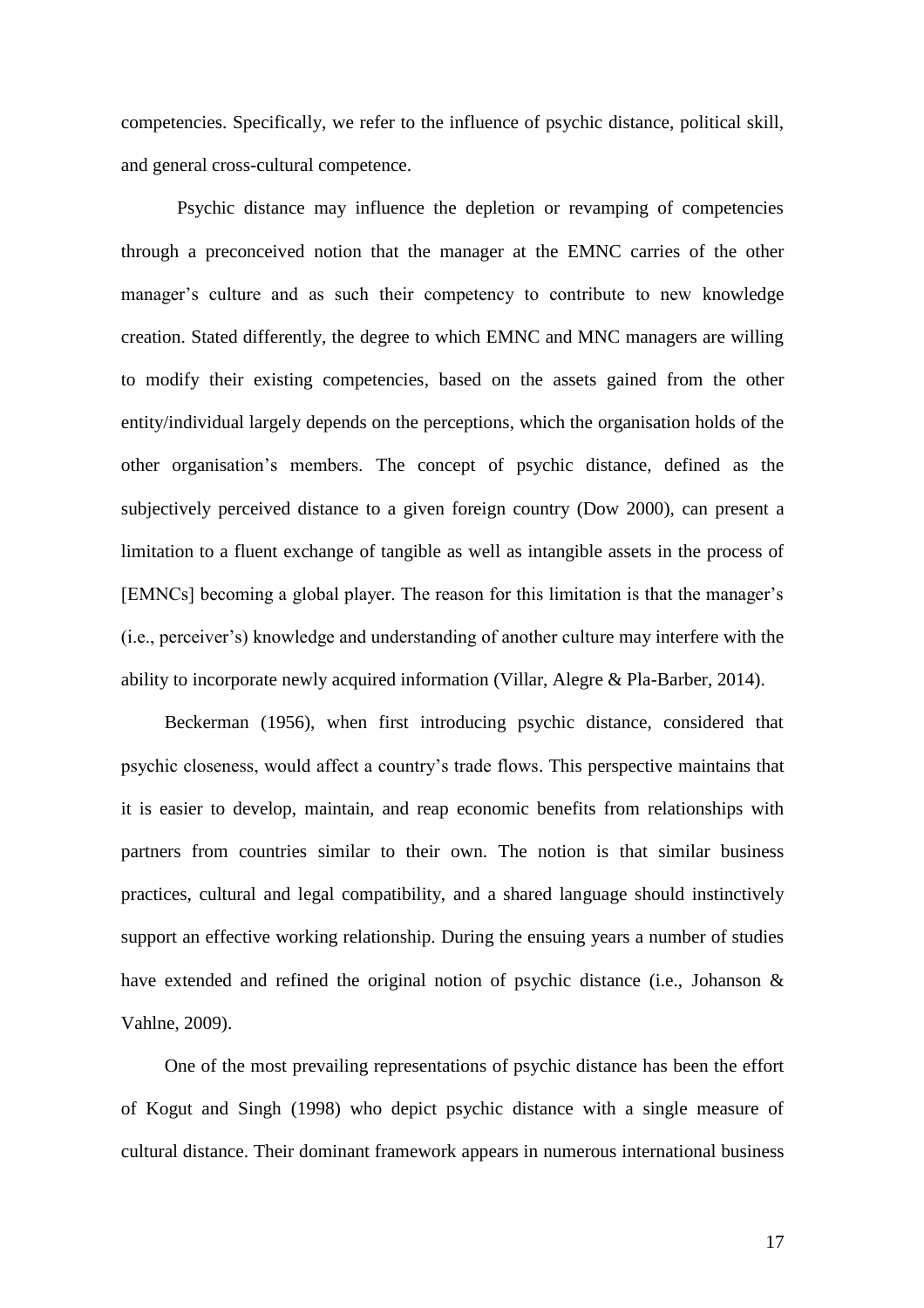studies and encapsulates country differences in the cultural dimensions defined by Hofstede (1980). Notwithstanding, this is largely a one-dimensional representation and has recently been characterized as an over simplification that is not easily operationalized (Dow, 2000; Dow & Karunaratna, 2006; Håkanson & Ambos, 2011; Sousa & Bradley, 2009). Psychic distance has more recently been characterized by scholars as a multidimensional paradigm which includes not only culture but also institutional and organisational distance (Sousa & Bradley, 2009) or cultural, economic and geographical distance (Håkanson & Ambos, 2011), which are along the lines originally intended by Beckerman (1956).

The manuscript posits that the argument that psychic distance is crucial for orientation to the global marketplace and vital for a global mindset (Gupta & Govindarajan, 2004). If a manager has a global mindset, she/he will be able to identify issues that marketers from other organisations are unable to recognize and to act upon (Maznevski & Lane, 2004). This could be one of the important keys to long-term competitive advantage in the global marketplace (Levy, Beechler, Taylor et al., 2007). Devising programs that would develop a global mindset in managers has been called the biggest challenge that looms in the new millennium for both MNCs and EMNCs. Fittingly, if the EMNCs management team has a global mindset informed by an awareness of psychic distance, the organisation will have a source of strategic competency that will be able to capitalize on global diversity.

Håkanson and Ambos (2011) demonstrate that geographical proximity and economic factors are extremely powerful antecedents of perceived psychic distance. Additionally, they challenge the assumption that psychic distance between two countries is symmetrical; that is, the perceived distances from A to B and from B to A is not necessarily equal. These specific implications relate to certain aspects of cultural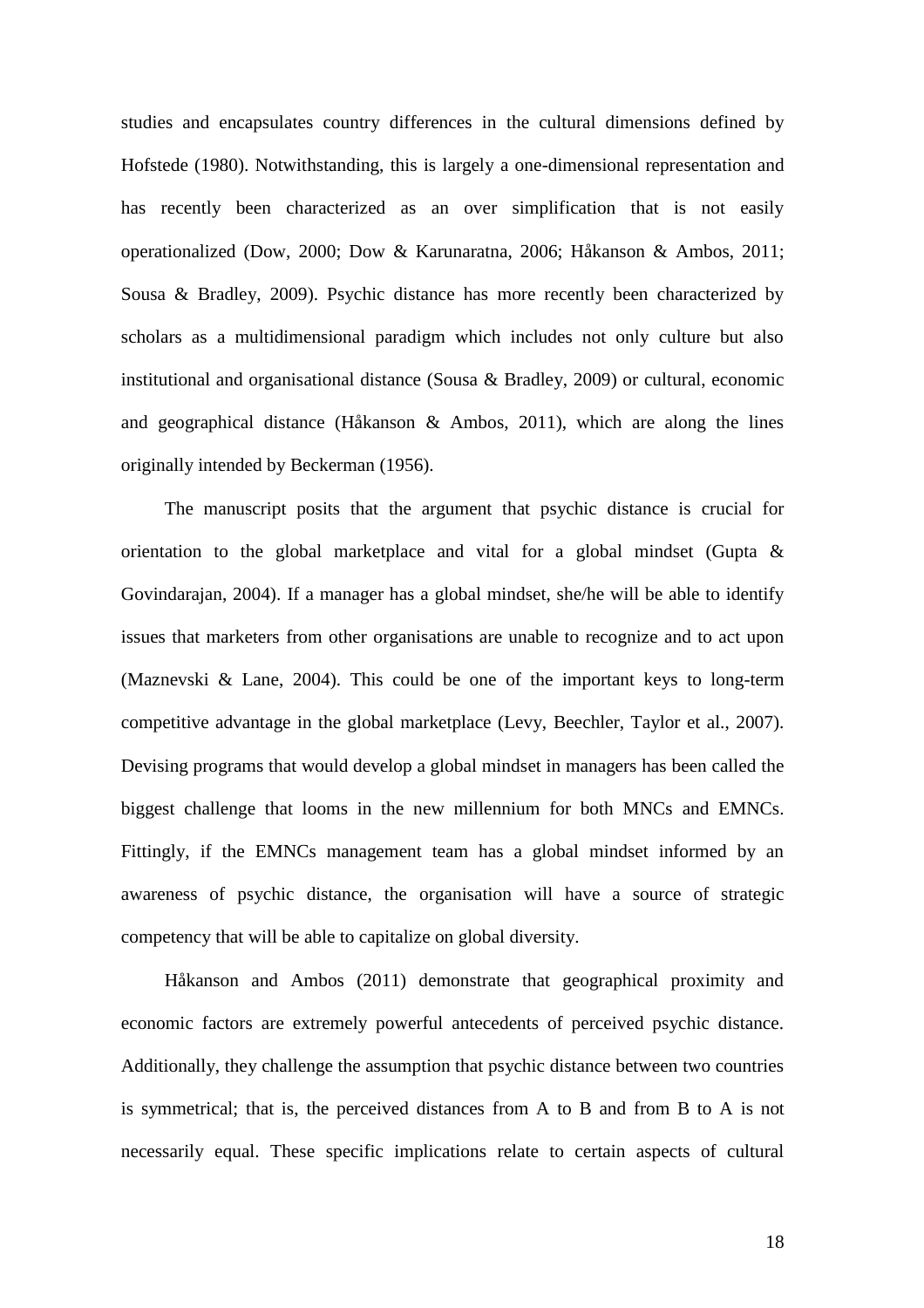distance, geographical distance, language and symmetrical distance. These specific implications are likely to influence the cohesiveness differently amongst the EMNC's global team and must be considered. As such, a tangential objective in this manuscript is to advance the operationalization of psychic distance by integrating all the relevant influences that form the perceptions of the manager's psychic distance from the EMNC perspective.

Sousa and Bradley (2009) argue that it is the perceptions of managers that are important and that influence their decisions as to whether or not to undertake business overseas and what product, promotion, pricing and distribution strategies to implement. Thus, the manuscript considers managers' perceptual measures of psychic distance are, therefore, a more reliable and valid indicator of psychic distance than objective or secondary source indicators (Dow & Larimo, 2009; Håkanson & Ambos, 2011; Sousa & Bradley, 2009) and thus assist in operationalization of the concept. Based on these arguments, the manuscript proposes the following:

# **Proposition 4:** EMNC performance benefits from an enhanced understanding of the psychic distance experienced by EMNC managers.

Similarly, organisations must provide adequate cross-cultural competence training to allow for knowledge to be exchanged, received, and incorporated effectively and efficiently. Sheth and Sisodia (2006) among others indicate that discipline is deteriorating in the form of losing efficiency and thus effectiveness. The general inclination is to say that appears to be doing "less with more", while other disciplines have effectively/efficiently used their resources and created "more with less" (Sheth & Sisodia, 2006). In another call for the importance of reciprocation in creating new knowledge, reciprocal learning between EMNCs and MNCs may present a step towards identifying gaps and allowing for more creative solutions, innovations, and meeting expectations full circle.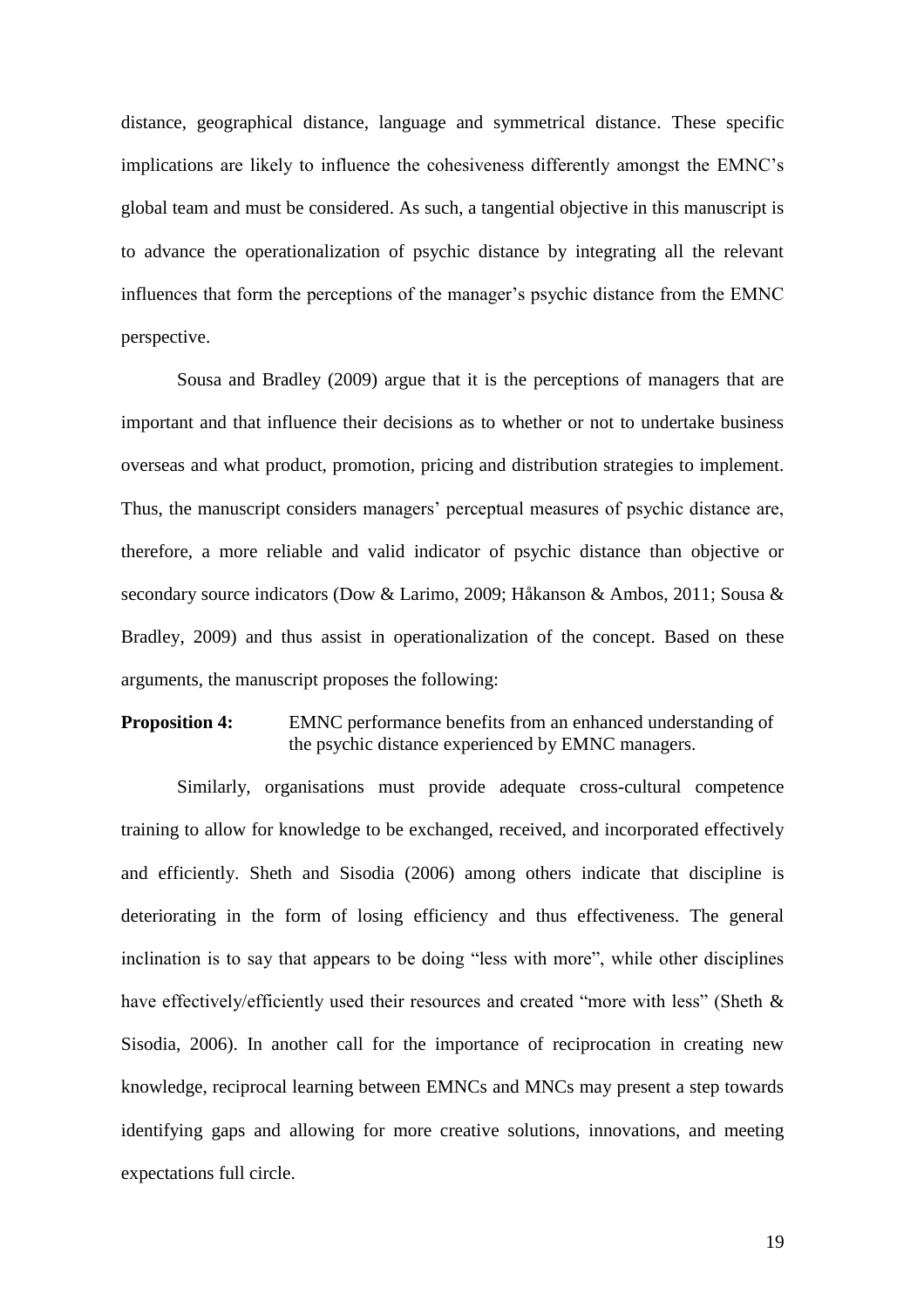Moreover, in this context an enhanced service to the EMNC's global customer base appears to be a result of instilling greater levels of cross-cultural competency in the EMNCs workforce. Today, the conceptualization of service, or a service-dominant logic is the result of a change in perspective from the traditional good-centered dominant logic to a logic that advocates that the value of a good is a combination of the tangible and intangible contributions, which the producer and its customers alike make (Lusch, Vargo & O'Brien, 2006). The objectives of this manuscript draw upon these intangible contributions, or so-called operant resources, and suggest that these resources may come in the form of trust and other knowledge associated with mixes. Before EMNCs and MNCs managers may benefit from each other reciprocally, cross-cultural competence training must be provided such that it enables the bridge for trust to be built. To support this notion the manuscript draws upon Penrose (1959) and Zimmermann (1951) who propose operant resource as the primary unit of exchange among organisations and that in which learning occurs via exchange of information.

The majority of newly globalised EMNCs have had limited international exposure (Mathews, 2006) and as a consequence, they often have poor levels of crosscultural (functional) expertise (Thite, Wilkinson & Shah, 2011). Cultural (functional) competence is defined as a set of congruent behaviors, attitudes, and policies that enable people to work effectively in cross- cultural situations (see Egan & Bentick, 2009). Moreover, organisations with cross-cultural competence tend to possess distinctive competencies and they tend to have characteristically managerial vision and proactive organisational culture for developing particular resources aimed at achieving company goals in foreign markets (Knight & Kim, 2009). In addition, it is suggested that crosscultural competence is likely to give rise to certain processes, practices, and decisionmaking activities associated with targeting new markets abroad (Mort & Weerawardena,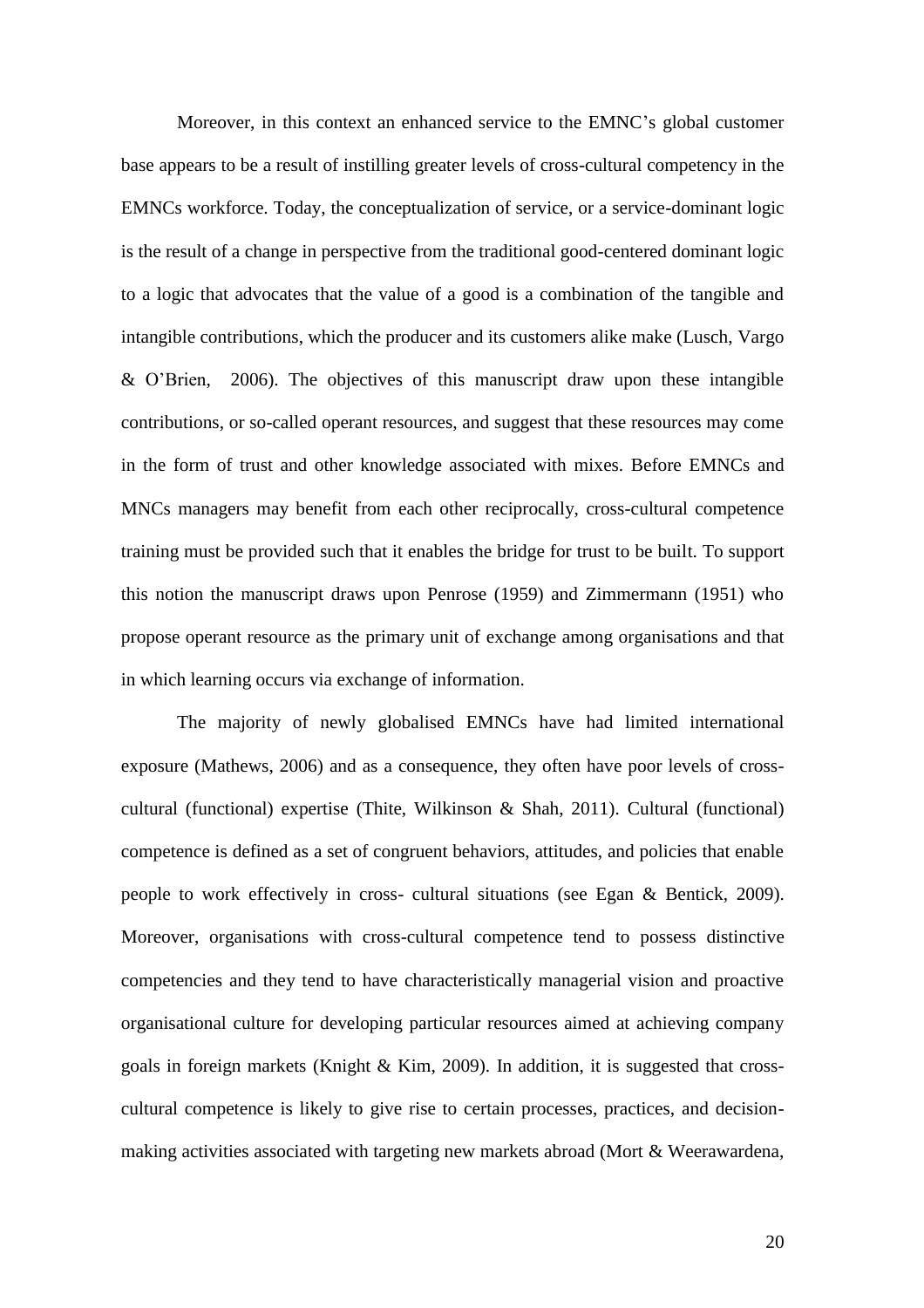2006). This enables managers to create specific - strategies and to adapt their various strategies such as market positioning, forming partnerships, and locating distributors more effectively (Knight & Kim, 2009). As a result, EMNCs need to have global managers in place who are culturally competent in order to reach and serve international customers more effectively.

Educating personnel in the cross-cultural competency area of extreme necessity because service-dominant logic as Ballantyne and Varey (2008) argue, is a crucial component in the literature as far as the utility/use for consumers is concerned. The service-dominant logic perspective suggests that operant resources in conjunction with operand resources (i.e., end products/good/or in our case outputs) enable organisations to gain a sustainable competitive advantage (Constantin & Lusch, 1994; Madhavaram & Hunt, 2008).

The logic is as follows, the better the relationship between the managers across borders, the greater the likelihood that these will learn from one another, and assuming the incorporation of new ideas occurs, the consumers will eventually benefit from the reciprocal exchanges of knowledge. Based on these arguments, the manuscript proposes the following:

**Proposition 5:** EMNC performance benefits from cross-cultural competency learning opportunities for EMNC managers.

### **Output Competency**

The success of EMNCs creating "new" knowledge and implementing it accordingly is determined by the process of re-organising/re-conceptualizing previous competencies. This process of re-conceptualizing is to a large extent based on the experiences gained from the process in the first place (i.e., input-throughput stages). Reciprocation, as the term insinuates, is a constant process of questioning current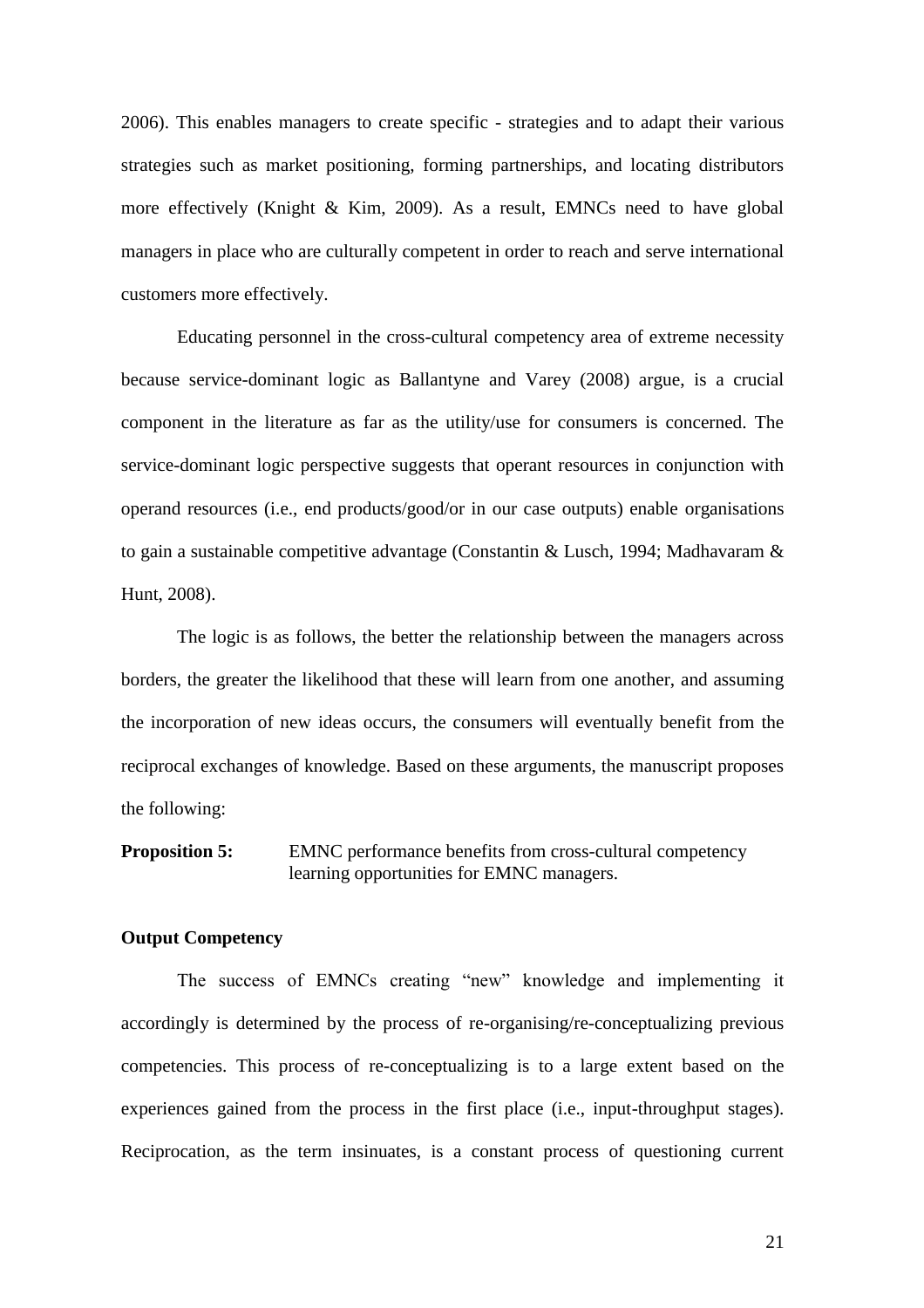practices and seeking avenues for improvement of such. A proper feedback mechanism is needed/recommended to guarantee the realization of "new", enriched competencies to compete better globally. The output competency is thus a byproduct of managing inputs and throughputs, but should not be overlooked as less important than the input and throughput competencies. The output competency stage, in fact, represents a pivoting point in whether or not the implementation of certain input and throughput has been a worthwhile effort. Outputs competencies have the potential to indirectly influence EMNC performance, as it is guided by the initial successes of input and throughput competencies. Based on these arguments, the manuscript proposes the following:

**Proposition 6:** Output competencies have an indirect effect on the success of EMNC performance.

## **SUMMARY/CONCLUSION**

The contributions of the manuscript are multifold. Primarily, the manuscript has expanded the competency-based perspective by suggesting that reciprocal efforts in knowledge sharing across networks and individuals within these networks. This has led to the formation of a coherent meaning of global knowledge creation and sharing efforts across emerging and developed market contexts. Secondly, this manuscript has proposed that capitalizing on innovative behavior such as can be achieve by better linking emerging and developed market networks can lead to a global mindset in individuals and arguably a globally competitive advantage for MNCs.

The manuscript sets the premise by indicating that there is value in the form of new knowledge creation to be gained if a process of sharing knowledge (reciprocally) across borders. The implications of this research are tied to practice mostly in that the adaptation of existing principles relative to people management in EMNCs need to be challenged in order to compete with the innovative behaviors exhibited in developed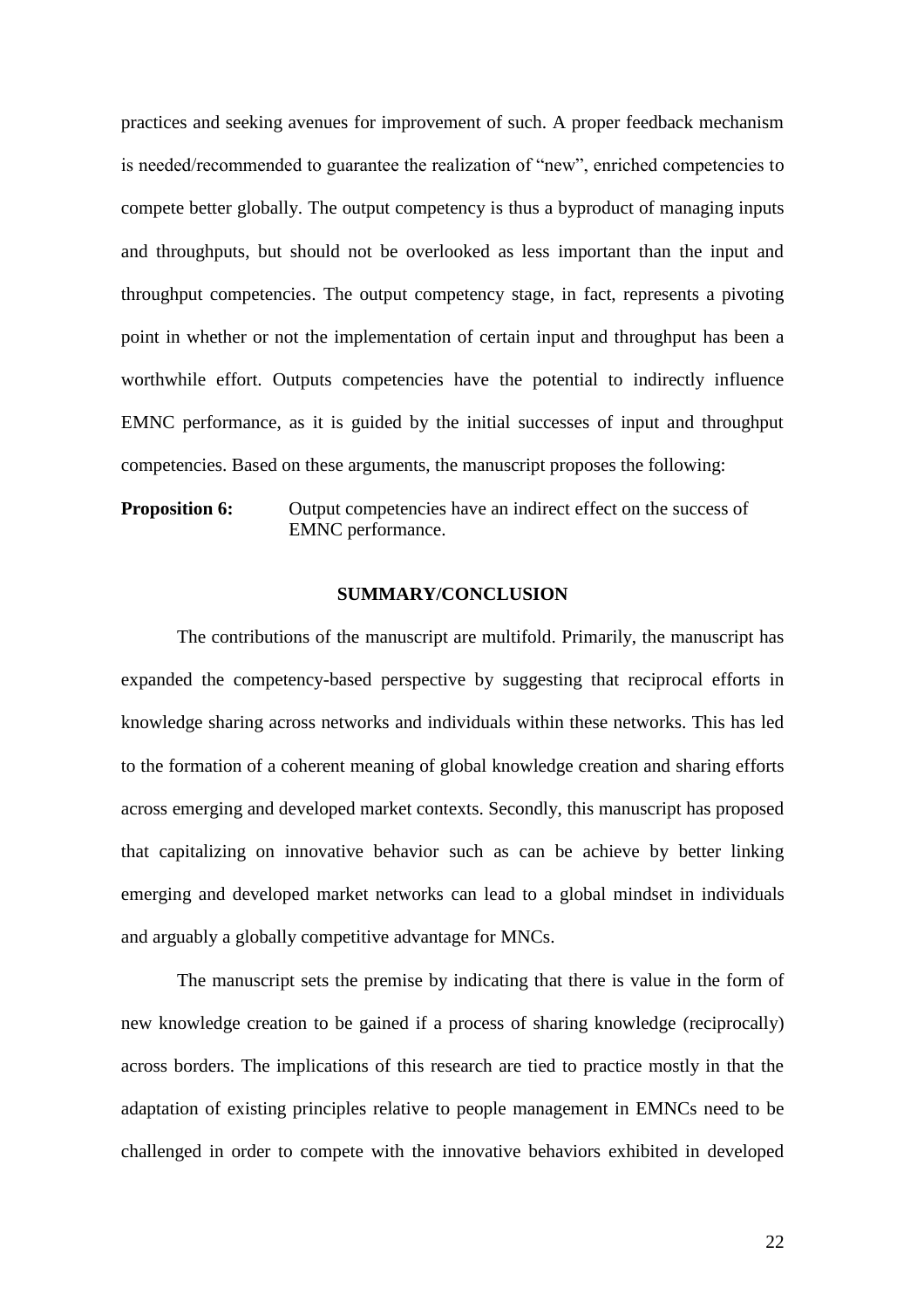market MNCs. Through concrete actions proposed within the six propositions, EMNCs can become a major global albeit potentially being late-comers to the global marketplace. In order to succeed in this hypercompetitive global environment, EMNCs must showcase an enthusiasm and curiosity about applying new knowledge to different contexts.

Specifically, the manuscript examined several factors that may influence the ability of EMNCs to ascend the value curve in international markets and to create a global mindset, those being individuals who: 1.) have over time obtained experience out of the EMNCs domain; 2.) have the ability to manage capital and networks across borders; 3.) are aware of psychic distance and its effect on transactions; 4.) have attained a certain level of cross-cultural competency; and 5.) are able to transpose these aforementioned specifications to assess and re-assess outcomes thereby achieving what is known as a global mindset.

The predicated future competitive role of EMCs is thus intrinsically linked to the EMNC's ability to hire, train and retain the best possible personnel to manage its global function. In conclusion, it is equally important to hire global managers who have the cultural and personal characteristics and who may be able to contribute to the creation, development, and sustainability of a global mindset. As a result, innovation in how knowledge is created and transferred is the foundation for allowing a global mindset to be formed.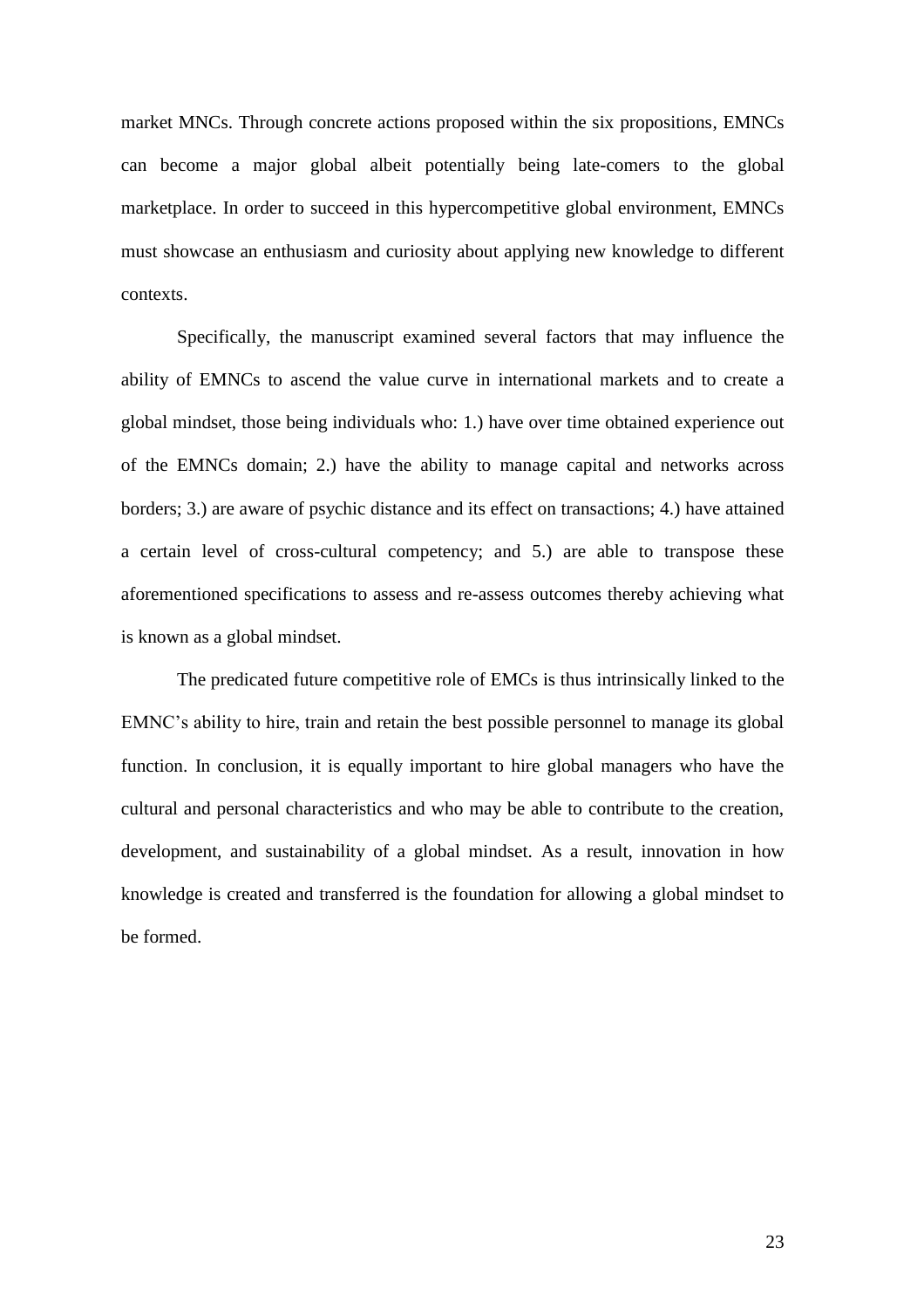## **REFERENCES**

Ahearn, Kathleen K., Gerald R. Ferris, Wayne A. Hochwarter, Ceasar Douglas., and Anthony P. Ammeter (2004), "Leader Political Skill and Team Performance," *Journal of Management,* 30, 309-327.

Ambrosini, Veronique, and Cliff Bowman (2009), "What are Dynamic Capabilities and are they a Useful Construct in Strategic Management?", *International Journal of Management Reviews*, 11(1), 29-49.

Amsden, Alice (2001), *"The Rise of 'The Rest Challenges to the West From Late-Industrialized Economies*, Oxford, Oxford University Press.

Aragón-Correa, J. A., García-Morales, V. J., & Crodón-Pozo, E. 2007. Leadership and organisational learning's role on innovation and performance: Lessons from Spain. Industrial Marketing Management, 36: 349−359.

Avlonitis, George J., and Nikolaos G. Panagopoulos (2010), "Effective Implementation of Sales-Based CRM Systems: Theoretical and Practical Issues," *International Journal of Customer Relationship Marketing and Management,* 1(1), 1-15.

Ballantyne, David, and Richard Varey (2008), "The Service-Dominant Logic and The Barriers, and Learning." *Strategic Management Journal,* 17(2), 151–66.

Barney, Jay B. (2001), "Resource-Based Theories of Competitive Advantage: A Ten-Year Retrospective on the Resource-Based View. "*Journal of Management, 6,* 643–650.

Barney, Jay B., David Ketchen, and Mike Wright (2011), "The Future of The Resource Based View". *Journals of Management*, 37(5), 1299-1315.

Bartlett, Christopher A., and Sumatra Ghoshal (2000), "Going Global Lessons from Late Movers", *Harvard Business Review*, 78, 133-142.

Beckerman, William (1956), "Distance and the Pattern of Inter-European Trade," *The Review of Economics and Statistics*," 38(1), 31-40.

Blyer, Michael, and Russell W. Coff (2003), "Dynamic Capabilities, Social Capital and Rent Appropriation: Ties That Split Pies." *Strategic Management Journal*, 24, 426-437.

Bonaglia, Federico, Andrea Goldstein., and John Mathews (2007), "Accelerated Internationalization by Emerging Multinationals: The Case of White Goods", *Journal of World Business*, 42(4), 369-83.

Camison, Cesar, and Beatriz Fores (2011), "Knowledge Creation and Absorptive Capacity: The Effect of Intra-District Shared Competences", *Scandinavian Journal of Management*, 27, 66-86.

Carmona-Lavado, A., Cuevas-Rodríguez, G., Cabello-Medina, C. (2010), Social and organisational capital: Building the context for innovation. *Industrial Marketing Management* 39 (4), 681-690.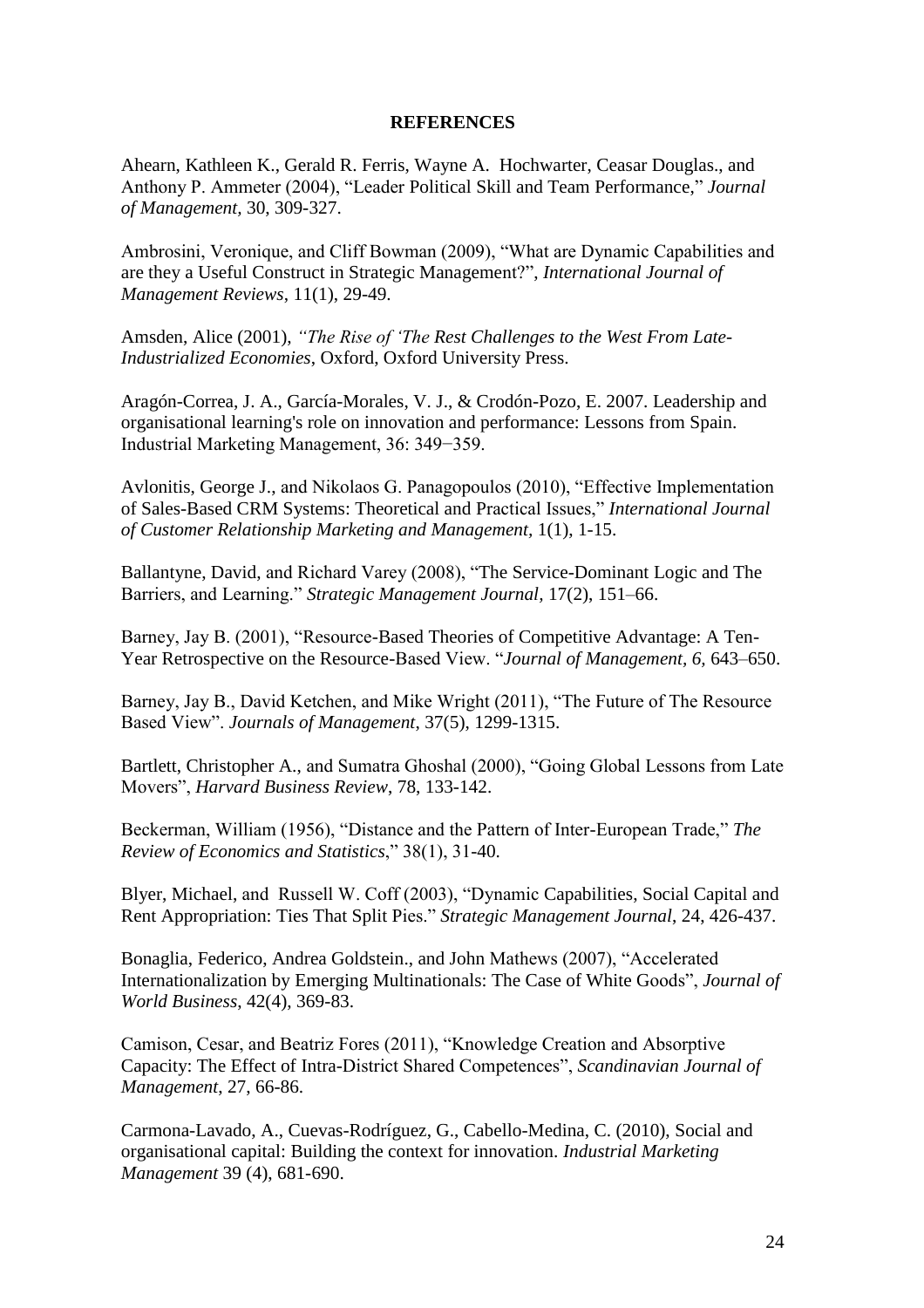Casillas, J.C., Moreno, A.M., Acedo, F.J., Gallego, M.A., and Ramos, E. (2009) An integrative model of the role of knowledge in the internationalization process. *Journal of World Business*, Vol. 44, pp. 311-322, p. 314.

Chandler, Dawn E., and Kathy E. Kram (2005), "Applying an Adult Development Perspective to Developmental Networks"*. Career Development International,* 10 (6), 548-566.

Cepeda-Carrion, Gabriel, Cegarra-Navarro, Juan, and Daniel Jimenez-Jimenez (2012), "The Effect of Absorptive Capacity on Innovativeness: Context and Information Systems Capability as Catalysts." *British Journal of Management*, 23, 110-129.

Cohen, Wesley M., and Levinthal, Daniel A. (1990), "Absorptive Capacity: A New Perspective on Learning and Innovation." *Administrative Science Quarterly,* 35(1), 128- 152.

Collings, David G., Hugh Scullion, and Michael J. Morley (2007), "Changing Patterns of Global Staffing in the Multinational Enterprise: Challenges to the Conventional Expatriate Assignment and Emerging Alternatives," *Journal of World Business,* 42(2), 198-213.

Collins, Christopher J., and Ken G. Smith (2006), "Knowledge Exchange and Combination: The Role of Human Resource Practices in the Performance of High-Technology Firms," *Academy of Management Journal, 49*(3), 544-560.

Constantin, James A., and Robert F. Lusch (1994), "*Understanding Resource Management*." Oxford, OH: The Planning Forum.

DeLeede, Jan and Jan Kees Looise (2005), "Innovation and HRM: Towards an Integrated Framework", *Creativity and Innovation Management,* 14(2), 108-117.

Deng, Ping (2004), "Outward Investment by Chinese MNCs: Motivations and Implications", *Business Horizons*, 47, 8-16.

Dimitriadis, Sergios, Athanasios Kouremenos., and Nikolaos Kyrezis (2011), "Trust-Based Segmentation: Preliminary Evidence from Technology-Enabled Bank Channels," *International Journal of Bank Marketing,* 29(1), 5-31

Dow, Douglas (2000), "A Note on Psychological Distance and Export Market Selection." *Journal of International Marketing*, 8(1), 51-64.

Dow, Douglas, and Amal Karunaratna (2006), "Developing a Multidimensional Instrument to Measure Psychic Distance Stimuli", *Journal of International Business Studies,* 37,578-602.

Dow, Douglas, and James Larimo (2009), "Challenging the Conceptualization and Measurement of Distance and International Experience in Entry Mode Choice Research", *Journal of International Marketing*, 17(2), 74-98.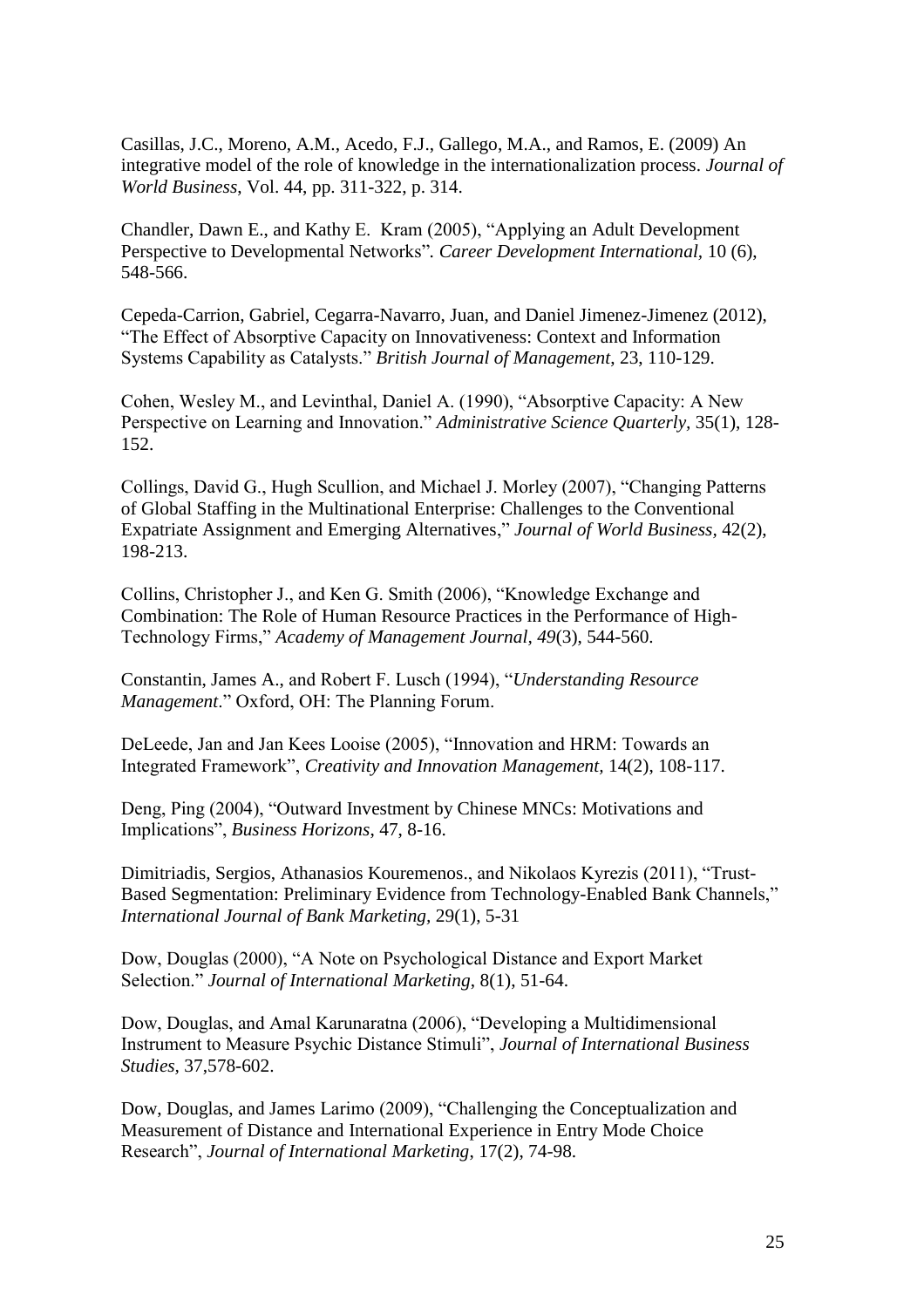Economist, (2011), "Tata Sauce: A New Kind of Global Company in on The Rise: diversified multinationals from emerging markets." *The Economist,* March 3rd, 2011.

Economist, (2010), "Grow, Grow, Grow: What Makes Emerging-Market Companies Run." *The Economist*," April 15<sup>th</sup>, 2010.

Egan, Mary L., and Marc R. Bendick (2009), "Combining Multicultural Management and Diversity Into One Course on Cultural Competence." *Academy of Management Learning and Education.*7 (3) 387–393.

Eriksson, T. (2014) Processes, antecedents and outcomes of dynamic capabilities: *Scandinavian Journal of Management* 30, 65-82

Ferrantono, Michael, J. (1992), "Technology Expenditures, Factor Intensity, and Efficiency in Indian Manufacturing." *Review of Economics and Statistics*, 74(4), 689– 700.

Ferreira, J. (2002) Corporate entrepreneurship: a Strategic and Structural Perspective. *International Council for Small Business, 47th World Conference*, San Juan, Puerto Rico, June 16-19, 2002

Ferris, Gerald, R., Darren C. Treadway, Robert W. Kolodinsky. Wayne A. Hochwarter, Charles J. Kacmar, Ceasar Douglas., and Dwight Frink (2005), "Development and Validation of The Political Skill Inventory". *Journal of Management,* 31(1), 126-152.

Ferris, Gerald, Perrewe, Pamela, Anthony William, and David Gilmore (2001), "Political Skill at Work." *Organisational Dynamics*, 28, 25–37.

Goldstein, Andrea (2008), "Emerging Economies' Transnational Corporations: The Case of Tata", *Transnational Corporations*, 17(3), 85-108.

Goldstein, Andrea, and Timothy M. Shaw (2007), "*Multinational Companies from Emerging Economies: Composition, Conceptualization and Direction in The Global Economy",* Palgrave MacMillan.

Gonzales, Cristina, and Thompson, Verlinda (1998), "Reciprocal Mentoring in Technology Use: Reflecting with a Literacy Educator." *Journal of Information Technology for Teacher Education, 7*(2), 163-176.

Guillen, Mauro, and Esteban Garcıa-Canal (2009), "The American Model of The Multinational Firm and The New Multinationals from Emerging Economies", *The Academy of Management Perspective,* 23(2), 23-35.

Gupta, Anil K., and Vijay Govindarajan (2004), Global Marketing Strategy and Organisation. Hoboken, NJ: John Wiley & Sons, Inc.

Håkanson, Lars, and Björn Ambos (2011), "The Antecedents of Psychic Distance," *Journal of International Management,* 16(1), 195-210.

Harvey, Michael (1997), "Inpatriation Training: The Next Challenge for International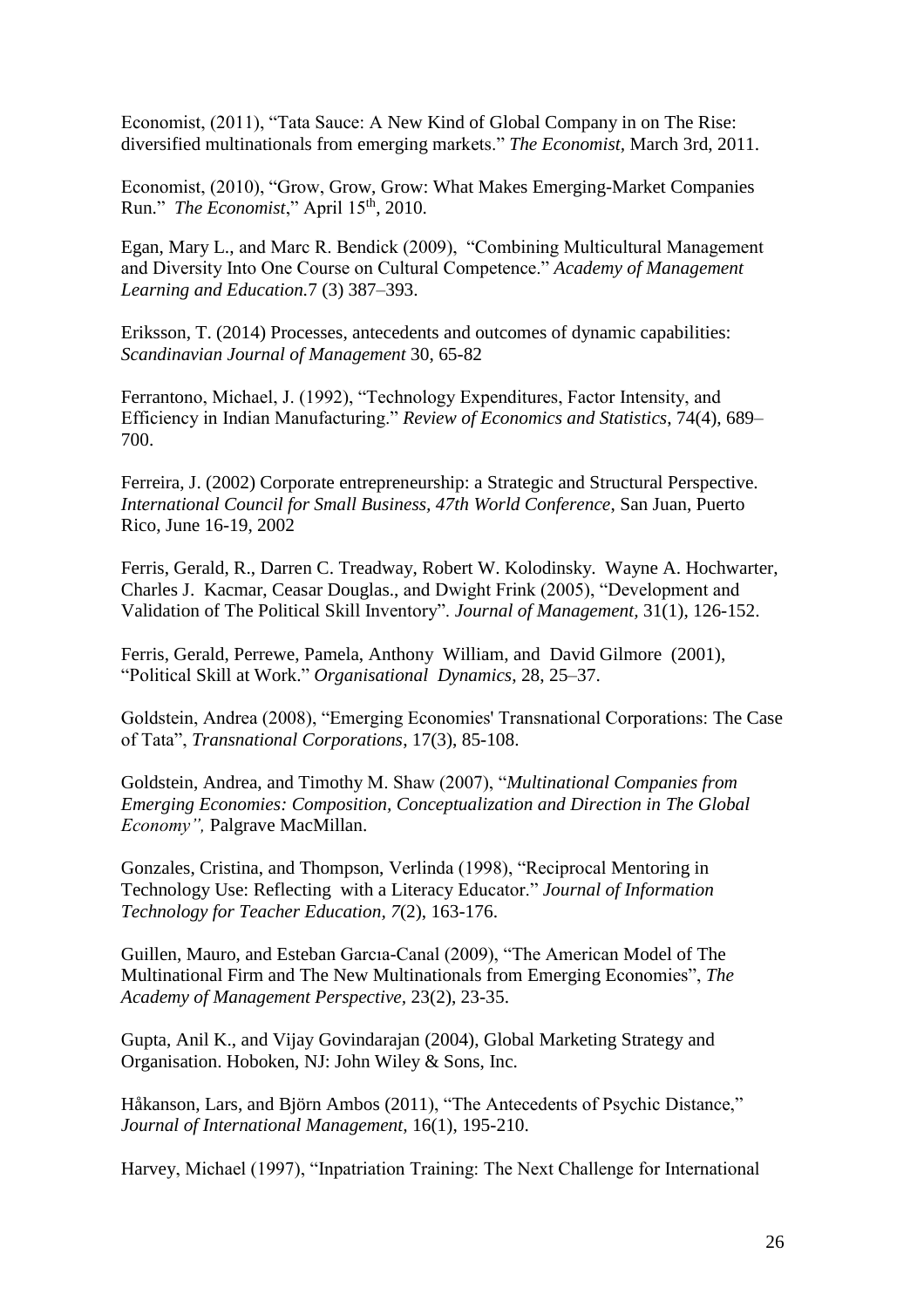Human Resource Management," *International Journal of Intercultural Relations,* 21(3), 393-428.

Harvey, Michael, David Griffith, Tim Kiessling., and Miriam Moeller (2011), "A Multi-Level Model of Global Decision-Making: Developing a Composite Global Frame-of-Reference," *Journal of World Business,* 46(2), 177-84.

Harvey, Michael, Nancy McIntyre, Joyce Heames, and Miriam Moeller (2009), "Mentoring Female Global Managers in the Global Marketplace: The Need for Traditional, Reverse, and Reciprocal mentoring," *International Journal of Human Resource Management,* 20 (6): 89-99.

Harvey, Michael, and Milorad Novicevic (2004), "The Development of Political Skill and Political Capital in Global Leaders through Global Assignments," *International Journal of Human Resource Management,* 15(7), 1173-88.

Hitt, Michael A., David M. Ahlstrom, Tina Dacin, Edward Levitas., and Lilia Svobodina (2004), "The Institutional Effects on Strategic Alliance Partner Selection in Transition Economies: China vs. Russia," *Organisation Science,* 15,173-185.

Hofstede, Geert (1980), "*Cultural Consequences: International Differences in Work Related Values*." Beverly Hills: Sage Publications.

Hymer, Stephen, H. (1960), "The International Operations of National Firms: A Study of Foreign Direct Investment," Doctoral Dissertation, *Massachusetts Institute of Technology.*

Isidor, Rodrigo, Christian Schwens., and Ruediger Kabst (2011), "Human Resource Management and Early Internationalization: is There a Leap-Frogging in International Staffing"? *The International Journal of Human Resource Management*, 22(10),2167- 2184.

Jimenez-Jimenez, Daniel, and Raquel Sanz-Valle (2005), "Innovation and Human Resource Management Fit: An Empirical Study," *International Journal of Manpower*, 26(4), 364-381.

Johanson, Jan, and Jan Erik Vahlne (2009), "The Uppsala Internationalization Process Model Revisited: From Liability of Foreignness to Liability of Outsidership," *Journal of International Business Studies***,** 40, 1411-1431.

Knight, Gary and David Kim (2009), "International Business Competence and The Contemporary Firm." *Journal of International Business Studies,* 40, 255–273.

Kogut, Bruce and Harbir Singh (1998), "The Effect of National Culture on the Choice of Entry Mode." *Journal of International Business Studies*, 19(3), 411-32.

Kostopoulos, K. C., & Bozionelos, N. (2011). Team exploratory and exploitative learning: Psychological safety, task conflict, and team performance. *Group & Organisation Management, 3*6, 385–415.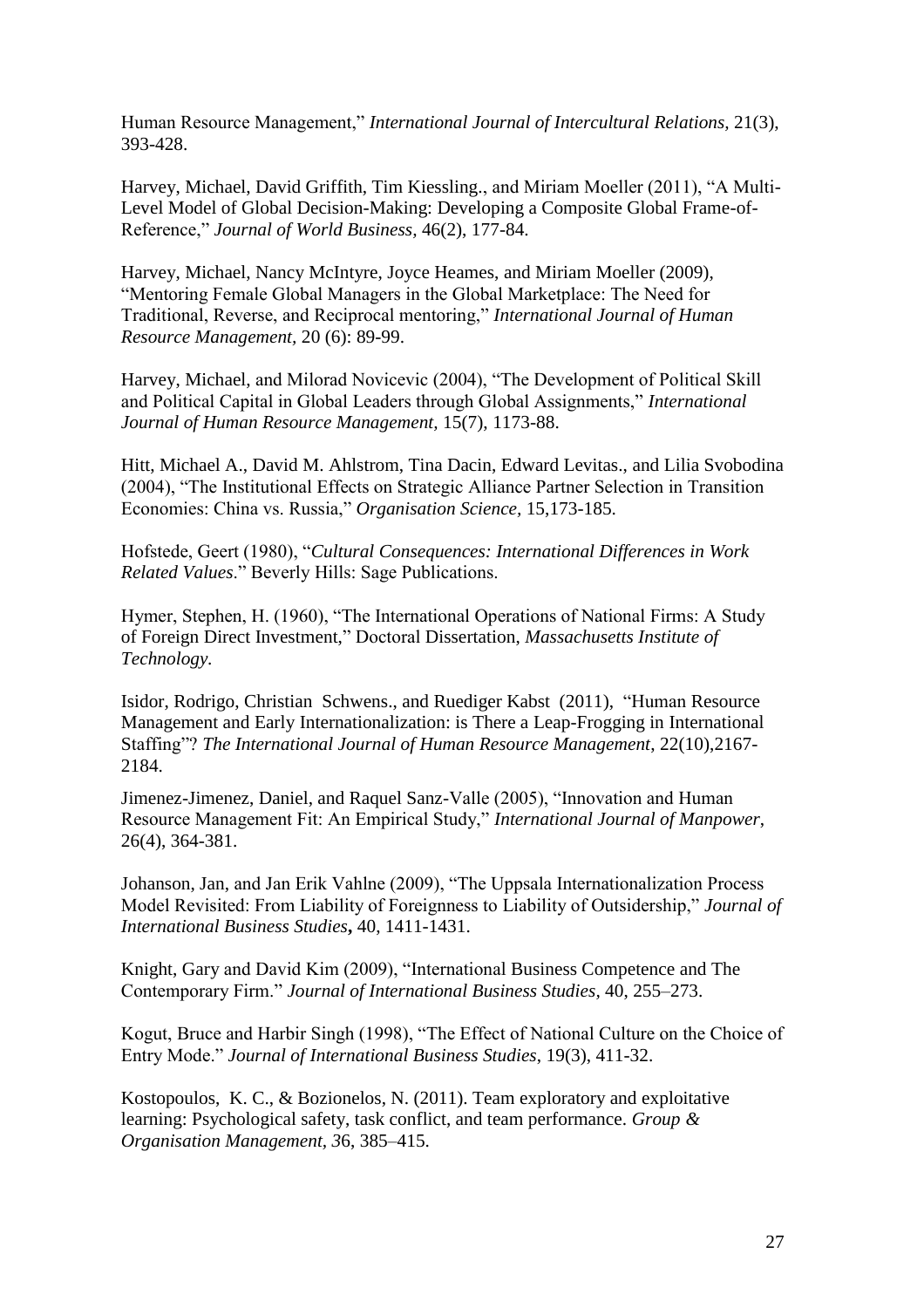Lado, Augustine, and Mary Wilson (1994), "Human Resource Systems and Sustained Competitive Advantage: A Competency-Based Perspective." *Academy Management Review,* 19, 699–727.

Levy, Orly, Schon Beechler, Sully Taylor., and Nakiye A. Boyacigiller (2007), "What We Talk About When We Talk About 'Global Mindset': Managerial Cognition in Multinational Corporations. "*Journal of International Business Studies*, 38, 231-258

Lopez-Cabrales, Alvaro, Perez-Luno, Ana and Ramon Valle Cabrera (2009), "Knowledge as a Mediator Between HRM Practices and Innovative Activity," *Human Resource Management,* 48(4), 485-503.

Lou, Yadong, and Rosalie L. Tung (2007), "International Expansion of Emerging Market Enterprises: A Springboard Perspective." *Journal of International Business Studies,* 38, 481-498.

Lusch Robert, Stephen Vargo, and Mathew O'Brien (2006), "Competing Through Service: Insights from Service-Dominant Logic." *Journal of Retailing*, 83(1), 5-18.

Kang, K.H., and Kang, J. (2009) How do firms source external knowledge for innovation? Analysing effects of different knowledge sourcing methods. *International Journal of Innovation Management*, 13 (1), 1-17.

Madhok A. and Keyhani, M. (2012) Acquisitions as entrepreneurship: asymmetries, opportunities, and the internationalization of multinationals from emerging economies. *Global Strategy Journal*, 2 (1), 2-13.

Makkonen, H., Pohjola, M., Olkkonen, R., and Koponen, A. 2014 Dynamic capabilities and firm performance in a financial crisis. *Journal of Business Research*, 67(1), 2707- 2719.

Mathews, John, A. (2006), "Dragon Multinationals: New players in 21st Century Globalisation," *Asia Pacific Journal of Management*, 23, 5-27.

Maznevski, Martha L., and Henry W. Lane (2004), "Shaping The Global Mindset: Designing Educational Experiences for Effective Global Thinking and Action," in *Teaching and Experiencing Cross-Cultural Management: Lessons from Master Teachers*, Nakiye A. Boyacigiller, Richard Goodman and Margaret Phillips Routlegde, New York.

Moeller, Miriam, and Michael Harvey (2011), "The Influence of Political Skill on The Acceptance of Foreign Nationals at the Home Country Organisation: An Examination of Cultural Stigmatization," *The International Journal of Human Resource Management,*  22(12) 2593-2608.

Mort, G. Sullivan, and Jay Weerawardena (2006), "Networking Capability and International Entrepreneurship: How Networks Function in Australian Born Global Firms," *International Marketing Review*, 23(5), 549–572.

Oddou Garry, Mark E. Mendenhall, and Ritchie J. Bonner (2000), " Leveraging Travel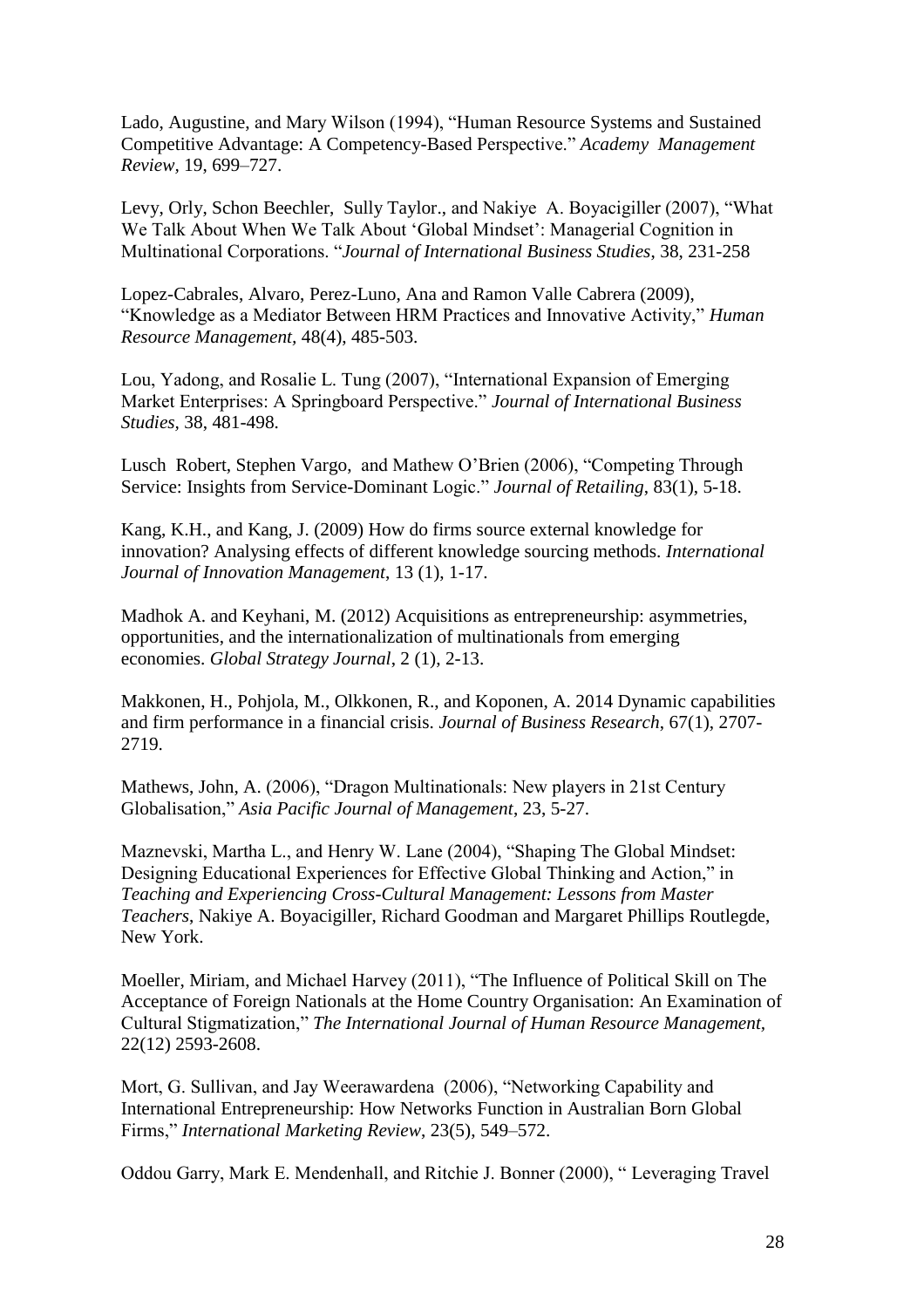as a Tool for Global Leadership Development." *Human Resource Management, 39* (2), 159-172.

Oliver, Christina (1997), "Sustainable Competitive Advantage: Combining Institutional and Resource-based Views," *Strategic Management Journal*, 18 (9): 697-713.

O'Reilly, C. A., & Tushman, M. L. (2004). The ambidextrous organisation. Harvard Business Review, April, 74–81.

Penrose, Edith T. (1959), "*The Theory of the Growth of the Firm*." London: Basil Blackwell and Mott.

Perlmutter, Howard, V. (1969), "The Tortuous Evolution of The Multinational Corporation", *Columbia Journal of World Business*, 4, 9-18.

Perry-Smith, J. E. & Shalley, C.E. (2003), The social side of creativity: a static and dynamical social network perspective. *Academy of Management Review*, 28: 89-108.

Porter, Michael. E. (1980), "*Competitive Strategy*." Free Press: New York.

Ramamurti, Ravi (2004), "Developing Countries and MNEs: Extending and Enriching The Research Agenda*." Journal of International Business Studies, 35, 277-283.*

Rampersad, Giselle, Quester Pascale., and Troshani Indrit (2010), "Managing Innovation Networks: Exploratory Evidence from ICT, Biotechnology and Nanotechnology Networks." *Industrial Marketing Management, 39*(5), 793-805.

Reiche, Sebastian, Maria Kraimer and Anne W. Harzing (2008), "*Inpatriates as Agents of Cross-Unit Knowledge Flows in MNC*." Handbook of International Human Resource Management: Integrating People, Process, and Context, 151-170. Oxford: Wiley-Blackwell.

Podobnik, Drago (2008), "Competitiveness and Performance Development: An Integrated Management Model." *Journal of Organisational Change Management,* 21(2), 213-229.

Pradhan, Jaya P. (2007), *"*Growth of Indian Multinationals in the World Economy Implications for Development," MPRA Paper No. 12360, *New Delhi: Institute for Studies in Industrial Development*.

Protogerou, A., Caloghirou, Y., and Lioukas, S. 2008. "Dynamic capabilities and their indirect impact on firm performance." Conference on Entrepreneurship and Innovation-Organisation, Institutions, Systems and Regions.

Sanchez, Ron., Heene Aimé, and Harold Thomas (1997), "*Dynamics of Competence-Based Competition.*" Pergamon, Oxford,

Scarbrough, Harry (2003), "Knowledge Management, HRM and the Innovation Process", *International Journal of Manpower,* 24(5), 501-516.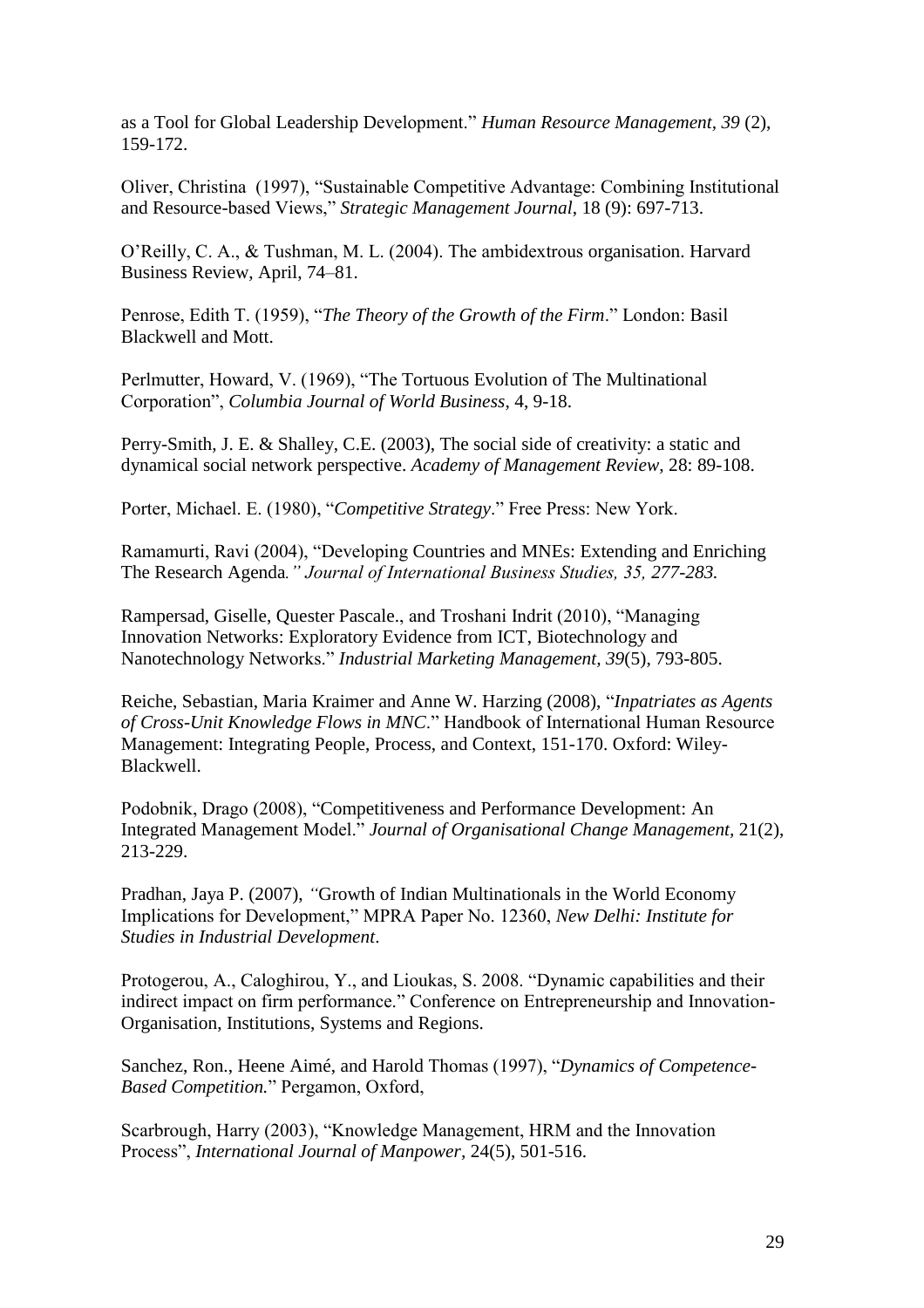Sheth, Jagdish, N. and Rajendra S. Sisodia (2006), "Does Marketing Need Reform: Fresh Perspectives on The Future." *Journal of Marketing*, 69(4),10-12.

Shipton, Helen, West, Michael A., Dawson, Jeremy, Birdi, Kamal and Malcolm Patterson (2006), "HRM as a Predictor of Innovation", *Human Resource Management Journal, 16*(1), 3-27.

Smith, Ken, G., Christopher Collins and Kevin Clark (2005), "Existing Knowledge, Knowledge Creation Capability, and The Rate of New Technology in The High Technology Firms." *The Academy of Management Journal,* 48(2),346-360.

Solberg, Carl, Barbara Stöttinger, and Attila Yaprak (2006), "A Taxonomy of The Pricing Practices of Exporting Firms: Evidence from Austria, Norway, and The United States," *Journal of International Marketing,* 14(1), 23-48.

Sousa, Carlos M.P. and Frank Bradley (2009), "Price Adaptation in Export Markets", *European Journal of Marketing*, 43(3), 438-58.

Taylor, Charles R. and Shintaro Okazaki (2006), "Who Standardizes Advertising More Frequently, and Why Do They Do So? A Comparison of U.S. and Japanese Subsidiaries' Advertising Practices in the European Union," *Journal of International Marketing,* 14(1), 98-120.

Teece, D., & Pisano, G. (2004), *Handbook on knowledge management 2.* Springer Science & Business Media B.V. / Books. Retrieved from Business Source Complete database.

Teece, D. J., Pisano, G., & Shuen, A. (1997), Dynamic capabilities and strategic management. Strategic Management Journal, 18(7), pp. 509—533.

Thite, Mohan, Adrian Wilkinson, and Dhara Shah (2011), "Internationalization and HRM Strategies Across Subsidiaries in MNCs from Emerging Economies: A Conceptual Framework." *Journal of World Business, 508, 1-8.*

Trkman, Peter, and Kevin McCormack (2009), "Supply Chain Risk in Turbulent Environment: a Conceptual Model for Managing Supply Chain Network Risk." *International Journal of Production Economics, 119*, 247-258.

UNCTAD (2006), World Investment Report: FDI from Developing and Transition Economies: Implications for Development*: United Nations Conference on Trade and Development.*

Villar, C., Alegre, J., Pla-Barber, J. (2014) Exploring the role of knowledge management practices on exports: A dynamic capabilities view: *International Business Review* 23, 38-44

Wright, Patrick M. and Gary McMahon (1992), "Theoretical Perspectives on Strategic Human Resource Management." *Journal of Management*, 18(2), 295–320.